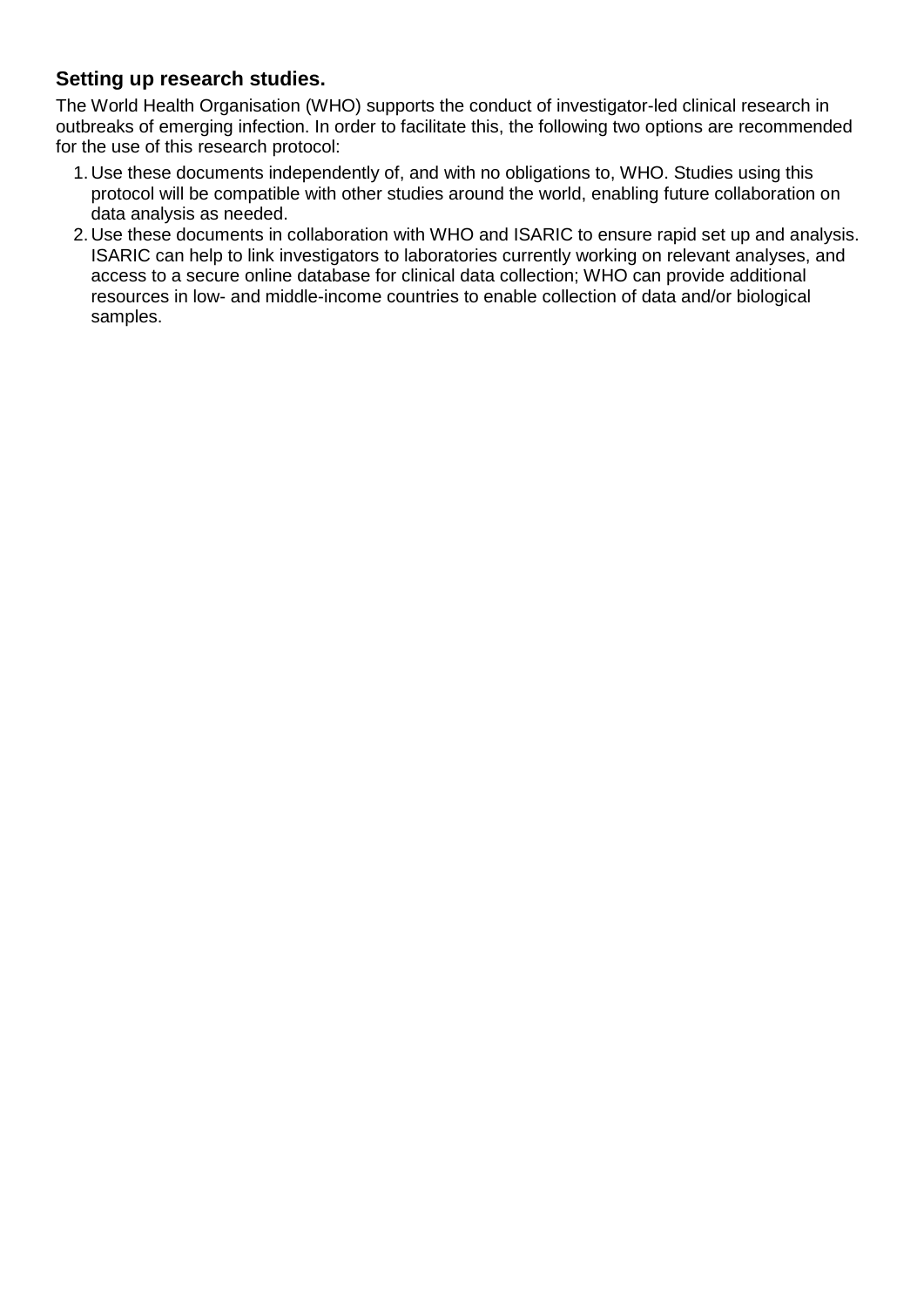

# **ISARIC/WHO Clinical Characterisation Protocol for Severe Emerging Infections 18 August 2014, Version 3.0**

Sponsor: **[\*\*\*Insert name of sponsor\*\*\*]** Chief Investigator: **[\*\*\*Insert name of chief investigator\*\*\*]** Co-Investigators: **[\*\*\*Insert names\*\*\*]** Funder: **[\*\*\*Insert details\*\*\*]**

### **License.**

This document was created by members of ISARIC (International Severe Acute Respiratory and Emerging Infection Consortium) in collaboration with the World Health Organisation and is distributed under the Creative Commons Attribution Non-commercial ShareAlike Licence version 3.0 (http://creativecommons.org/licenses/by-nc-sa/3.0/). It is freely available for you to copy, adapt, distribute and transmit under the conditions that: a) the original source is attributed; b) the work is not used for commercial purposes; c) any altered forms of this document are distributed freely under the same conditions.

### **Note:**

The structure of this document outlines a stratified recruitment according to local resource. To facilitate understanding of the tier stratified approach of this protocol, colour codding has been used in the body of the document as follows:

- For all Tiers including Tiers 0 and Tier 1 in **back.**
- For Tier 2 **blue**.
- For Tier 3
	- o **Tier 3A - green**
	- o **Tier 3B - brown**
	- o **Tier 3C - lily**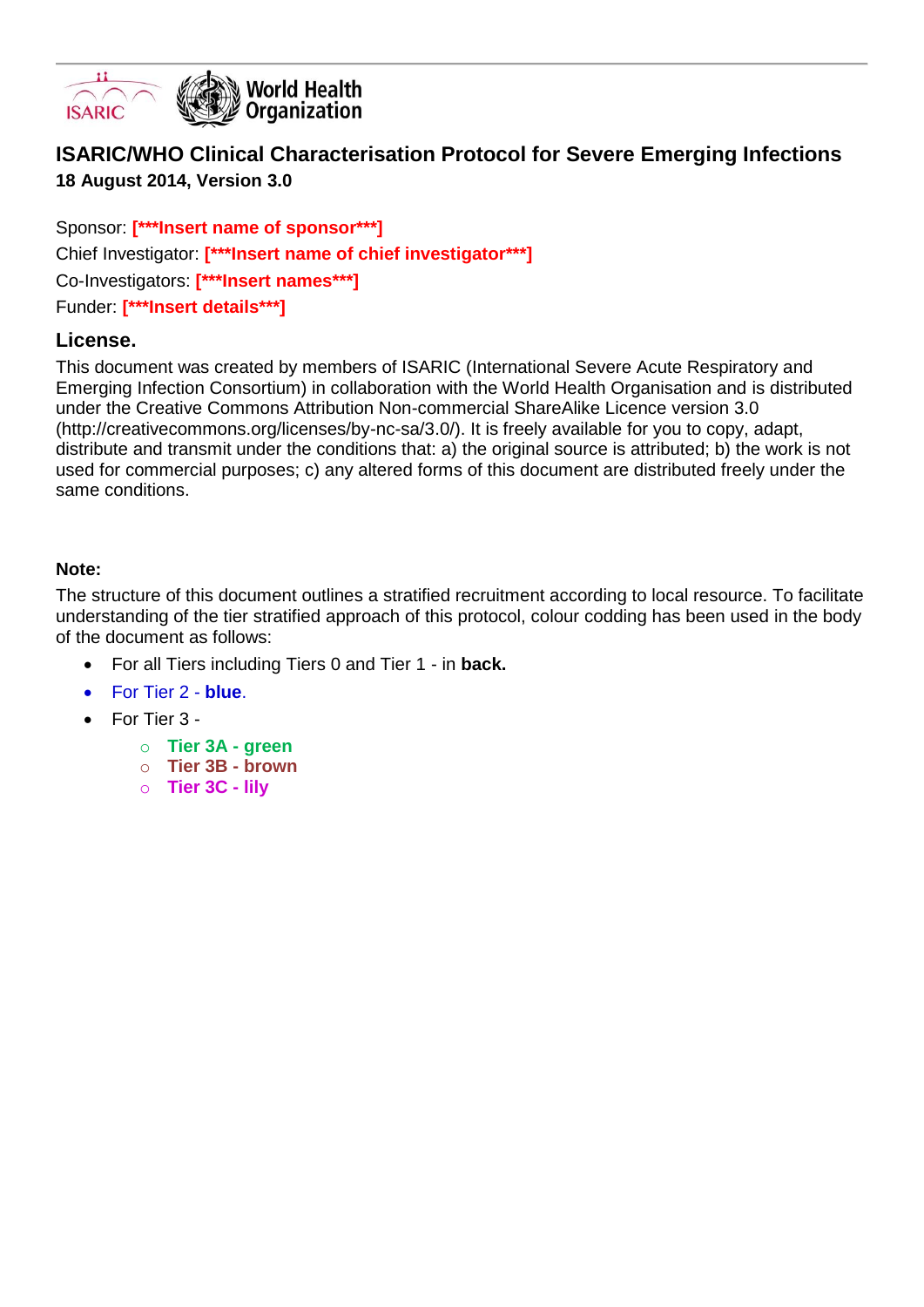# **1. Background and Objectives**

# **1.1 Purpose of the Document**

This document is a standardized protocol for the rapid, coordinated clinical investigation of severe or potentially severe acute infections. Patients with a spectrum of emerging and unknown pathogens will be enrolled. This protocol has been designed to maximize the likelihood that data and biological samples are prospectively and systematically collected and shared rapidly in a format that can be easily aggregated, tabulated and analysed across many different settings globally. The protocol is designed to have some level of flexibility in order to ensure the broadest acceptance and has been initiated in response to the cases of MERS-CoV in 2012-2013, Influenza H7N9 in 2013 and viral haemorrhagic fever (Ebola) in 2014.

# **1.2 Background Information**

Infectious disease is the single biggest cause of death worldwide. Emerging, re-emerging and recently emerged infectious agents, such as the SARS coronavirus, MERS coronavirus, novel influenza viruses, and viruses causing viral haemorrhagic fever, require detailed studies to understand pathogen biology and pathogenesis in the host. Even for known infections, resistance to antimicrobial therapies is widespread, and treatments to control potentially deleterious host responses are lacking.

In order to develop a mechanistic understanding of disease processes, such that risk factors for severe illness can be identified and treatments can be developed, it is necessary to understand pathogen characteristics associated with virulence, the replication dynamics and in-host evolution of the pathogen, the dynamics of the host response, the pharmacology of antimicrobial or host-directed therapies, and factors underlying individual susceptibility.

The ability to conduct clinical research in this area will be influenced by factors such as locally available resources, the nature of the pathogen being studied, and the scale of the outbreak. Therefore, a flexible protocol has been designed that is flexible and can accommodate different demands.

This protocol permits enrolment of patients with suspected *or* confirmed infection with pathogens of interest. However, it will be made clear by the study team/network that has adopted the protocol whether laboratory confirmation of infection is required for enrolment.

## **Influenza A (H5N1)**

Since 1997, highly pathogenic avian influenza (HPAI) A(H5N1) has caused outbreaks of severe respiratory illness in humans that is associated with an extremely high mortality rate. As of June 2014, the total number of human A(H5N1) cases reported to WHO worldwide is 667; of these 393 have died resulting in a case fatality rate of just under 60%.

[http://www.who.int/influenza/human\\_animal\\_interface/HAI\\_Risk\\_Assessment/en/](http://www.who.int/influenza/human_animal_interface/HAI_Risk_Assessment/en/) (accessed 06 August 2014).

## **Middle East Respiratory Syndrome coronavirus (MERS-CoV).**

In September 2012 a novel coronavirus, MERS-CoV, was identified in a patient who died of severe acute respiratory syndrome in June 2012. Since then, large outbreaks have occurred in the Middle East and imported cases have been seen in many countries. As of 23 July 2014, the World Health Organization has been informed of 837 confirmed cases, including 291 deaths. http://who.int/csr/don/2014\_07\_23\_mers/en/ (last accessed 06 August 2014.

## **Influenza A(H7N9)**

Two waves of human infection with novel avian influenza A(H7N9) have occurred since March 2013. As of 27 June 2014, 450 laboratory confirmed cases of human infection with influenza A(H7N9) have been reported to WHO. One hundred and sixty-five patients (37%) have died. The majority of cases presented with respiratory tract infection with progression to severe pneumonia and breathing difficulties. The vast majority of cases have been in mainland China.

### **Emerging Pathogens causing Severe Acute Respiratory Illness.**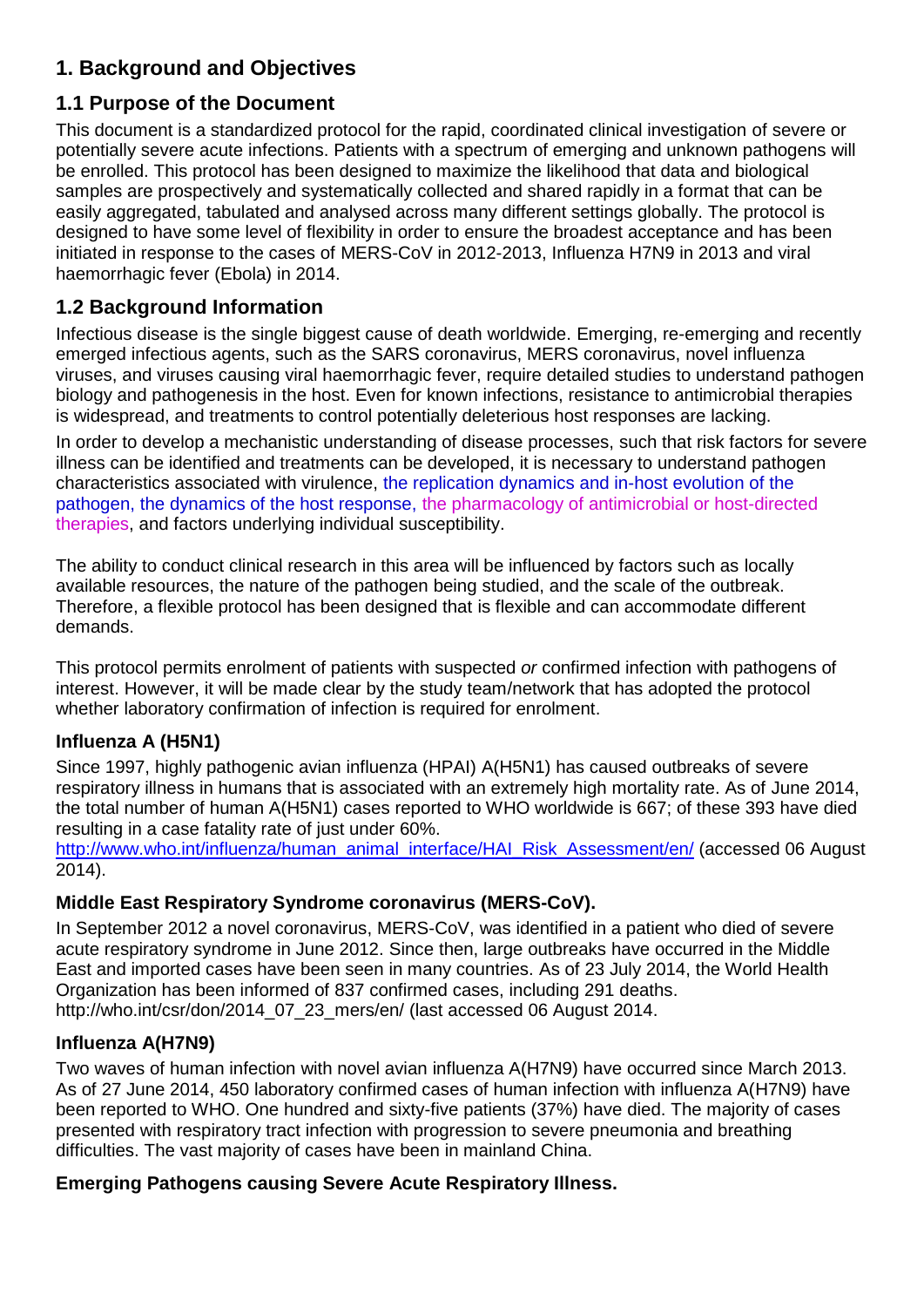Novel pathogens, new strains of existing pathogens, and re-emergence of known dangerous pathogens are a frequent threat to global health. A coordinated clinical research response is critical to identify and describe pathogen and host characteristics to inform a clinical and public health response.

**Emerging or re-emerging pathogens causing viral haemorrhagic fever.** Outbreaks of viral haemorrhagic fever (VHF) occur sporadically in Africa, Asia, Europe and South America. The scale and impact of VHF outbreaks vary, but a common feature is for infection to cause significant morbidity and mortality and considerable societal disruption including the provision of healthcare. Global travel means that cases of infection are exported to other countries, with the potential to cause outbreaks in outside endemic areas. Important VHF pathogens include ebolavirus, Lassa virus, Crimean-Congo haemorrhagic fever virus, and Marburg virus. In 2014, an unprecedented outbreak of ebolavirus has occurred in humans in West Africa, with large numbers of cases identified across multiple sites in Guinea, Liberia, Sierra Leone, and Nigeria.

# **1.3 Target Audience of this Document**

This document is of primary interest to clinicians (including emergency and critical care providers) and others engaged in identification, triage and treatment of patients with severe acute or potentially severe infections due to the pathogens of interest. Any individuals or members of research units/networks are invited to use this document to facilitate their own studies and contribute data to the centralized database. We encourage any and all centres to contribute to this effort. The primary data remain with the individual sites but we hope by collecting similar data investigators will be willing to share their results and allow a much more complete analysis of the data.

This document may also be of interest to other researchers and health care workers conducting basic research into the pathogenesis and treatment other severe or potentially severe emerging infections.

# **1.4 Source of this Protocol**

This document is a product of collaboration between the World Health Organization (WHO) and the International Severe Acute Respiratory and Emerging Infections Consortium (ISARIC), and builds on a global consensus on observational research in emerging infections.

# **1.5 Primary Objectives**

In potential participants meeting the entry criteria, our primary objectives for each individual pathogen are to:

- Describe the clinical features of the illness or syndrome
- Describe, where appropriate, the response to treatment, including supportive care and novel therapeutics. Observe, where appropriate and feasible, pathogen replication, excretion and evolution, within the host, and identify determinants of severity and transmission using highthroughput sequencing of pathogen genomes obtained from respiratory tract, blood, urine, stool and other samples.
- Characterise, where appropriate and feasible, the host responses to infection and therapy over time, including innate and acquired immune responses, circulating levels of immune signalling molecules and gene expression profiling in peripheral blood.
- Identify host genetic variants, where appropriate and possible, associated with disease progression or severity

# **1.6 Secondary Objectives**

Secondary objectives are to collect evidence in order to:

- Facilitate effective triage and clinical management of patients with infections relevant to this protocol
- Determine infectivity and appropriate infection control measures of the various pathogens
- Develop clinical guidance documents and offer clinical recommendations to policy makers on the basis of evidence obtained

# **1.7 Interaction with public health.**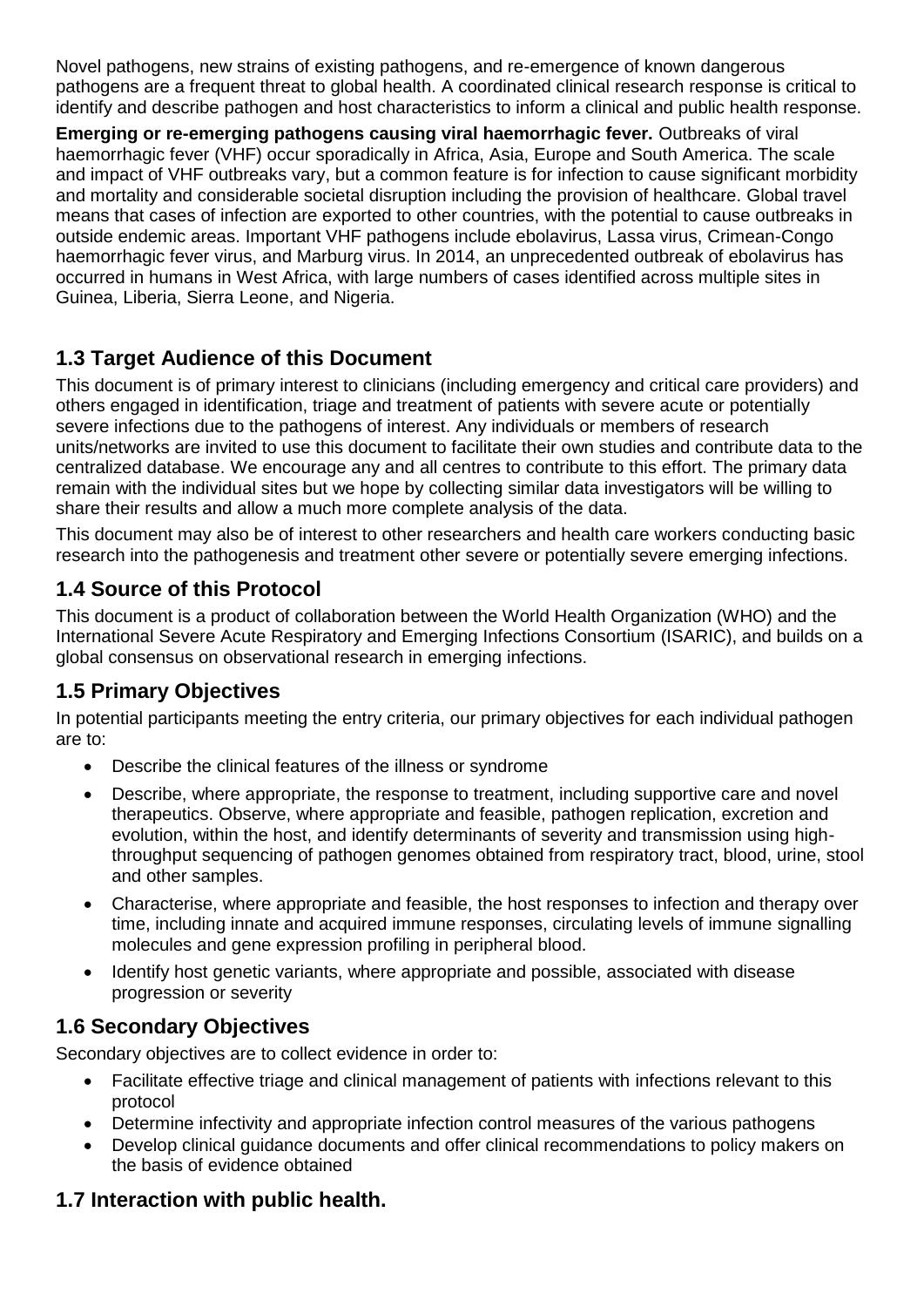In all cases, a case report form (CRF) will be completed. In many cases, out with this research study, case report forms will be completed for audit and public health purposes. The data collected will be the foundation for subsequent analyses described here, following informed consent from a patient or appropriate consultee.

Likewise, the public health considerations in a novel outbreak suggest that autopsies should be performed on all fatal cases as soon as possible after death. However, appropriate infection control measures must be in place to ensure the safety of clinical, research and laboratory staff. Tissues should be collected and fixed in formalin or embedded in paraffin. Particular attention should be paid to relevant organs of cases in which complications developed (e.g. myocarditis (heart), rhabdomyolysis (muscle), encephalitis (CNS tissues) as well as any other tissues with gross or microscopic abnormalities. Where such samples are used for research, appropriate consent must be obtained.

# **1.8 Structure of this document: stratified recruitment according to local resource.**

The study may be conducted at multiple sites (to be determined by the spread of disease and availability of resources). It is appreciated that settings will vary in terms of clinical infrastructure, resources and capacity. Distinction is made to allow for a resource appropriate implementation of the protocol and it is understood that data and/or specimen collection may be limited in certain settings. Participating centres, in many cases working in extremely challenging circumstances, will follow this protocol as much as possible within their means. Observational analyses will be stratified according to available samples and data. For any tier that includes collection of biological specimens, sampling will only take place when appropriate and internationally recognised biological safety measures can be guaranteed for the safe collection, storage and later analysis of specimens. Additionally, infection prevention and control measures will be in place for the collection of clinical data.

Tiers included in this protocol are:

- **Tier 0 (Clinical data collection only)** Clinical data will be collected but no biological samples will be obtained for research purposes. The minimum clinical data set will summarise the illness episode and outcome, with the option to collect additional detailed clinical data at frequent intervals, according to local resources/needs.
- **Tier 1 (Single biological sample)** Clinical samples will be collected on enrolment day (Day 1; ideally at initial presentation to a health care facility). Clinical information will be collected at enrolment and discharge.
- **Tier 2 (Serial biological sampling)** Clinical samples and data will be collected on enrolment day (Day 1; ideally at initial presentation to a health care facility), and then alternate days for the first 2 weeks, then weekly until resolution of illness or discharge from hospital, and again at 3 and 6 months after enrolment. Intensity of sampling will be varied according to local conditions.
- **Tier 3 Additional research modules**
	- o Tier 3A Sampling of contacts of confirmed cases
	- o Tier 3B Sampling from healthcare workers
	- o Tier 3C Population pharmacokinetics of antimicrobial/immunomodulatory drugs appropriate samples will be collected

For patients with highly transmissible VHF such as ebolavirus, the biological sampling will at times be limited to extra volumes of blood taken at times to coincide when blood is being taken for clinical purposes and then only at the discretion of the clinical team.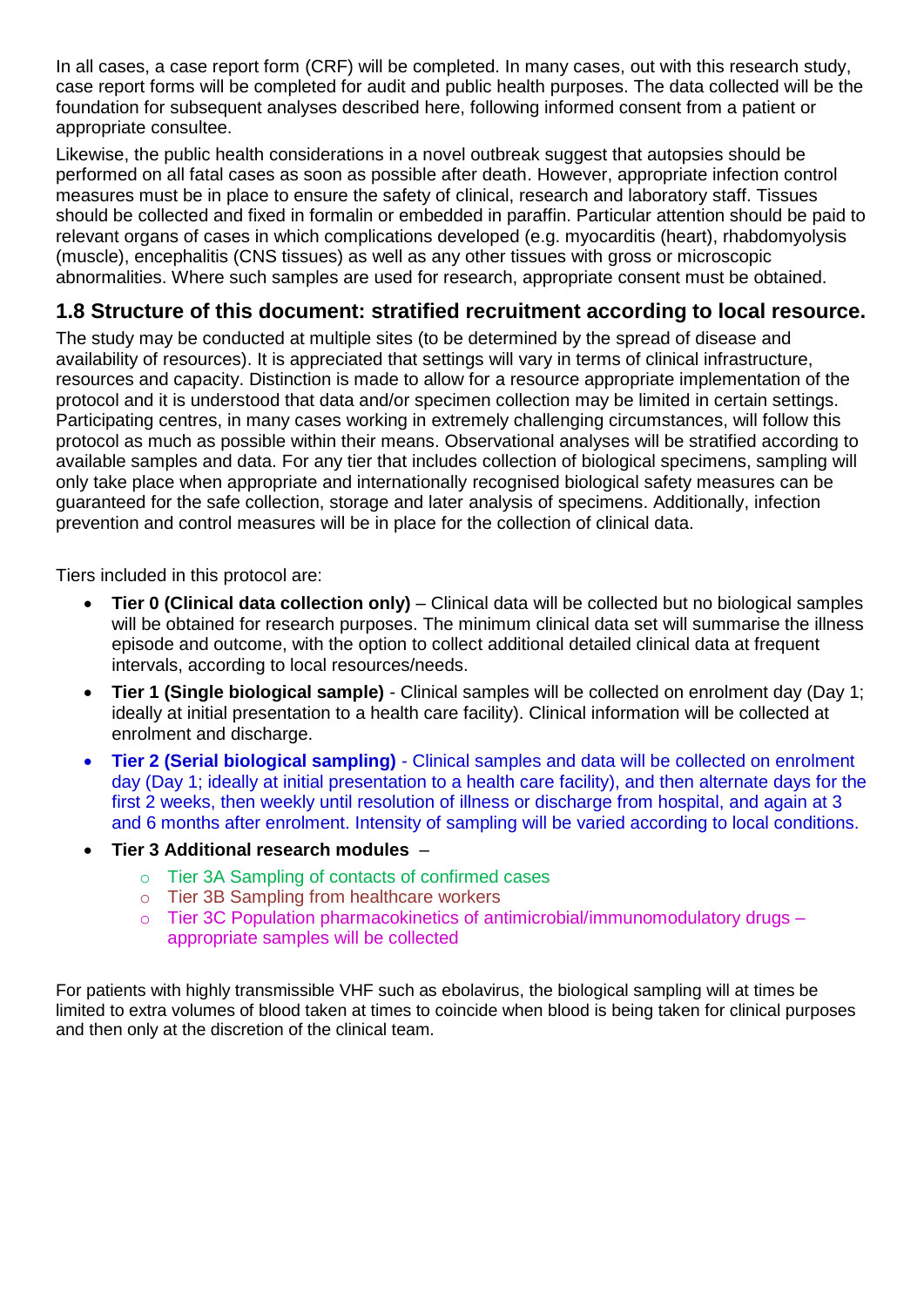

Figure 1. Tiered approach to recruitment in settings with different resources.

# **1.9 Modification of sampling and data collection during the study.**

As an outbreak progresses, and more cases occur, it is anticipated that both the research priorities and the local resource availability will change. Therefore within a given institution, cases recruited later in an outbreak will be sampled at a lower intensity and may be recruited to a lower tier of the study. After the first 50 cases of a given outbreak are registered, it is likely that sufficient information will have been collected to answer key epidemiological questions regarding the outbreak. In normal circumstances, therefore, for severe respiratory disease the WHO SARI New Outbreak data collection forms will be used only for the first 50 cases. Following this phase, the shorter ISARIC SARI Core data collection forms will be used. Further details on the progression of the study during an outbreak are provided in section 3.7 of this protocol. For e.g. for an Ebola virus outbreak only clinical data collection may be advised.

## **1.10 Inclusion and Exclusion Criteria**

This study will enrol eligible patients with confirmed or suspected infection with a pathogen relevant to the study objectives. The study team will dictate whether laboratory confirmation of infection is required prior to enrolment.

#### **Inclusion criteria:**

- A history of fever or measured fever of >38°C; AND
	- at least one respiratory symptom OR at least three symptoms of viral haemorrhagic fever\*
	- OR
	- known contact with a suspected or confirmed case of infection with a pathogen relevant to the objectives of this protocol
- AND suspected or confirmed infection with a pathogen relevant to the objectives of this protocol
- AND admitted to a healthcare facility
- For the purpose of this protocol the following symptoms of viral haemorrhagic fever are included: headache; anorexia; lethargy; aching muscles or joints; breathing difficulties; vomiting; diarrhoea; stomach pain; dysphagia; hiccups.

This study will enrol eligible patients with confirmed or suspected infection with a pathogen relevant to the study objectives. Recruitment of patients with Day 1 (enrolment) data is the priority.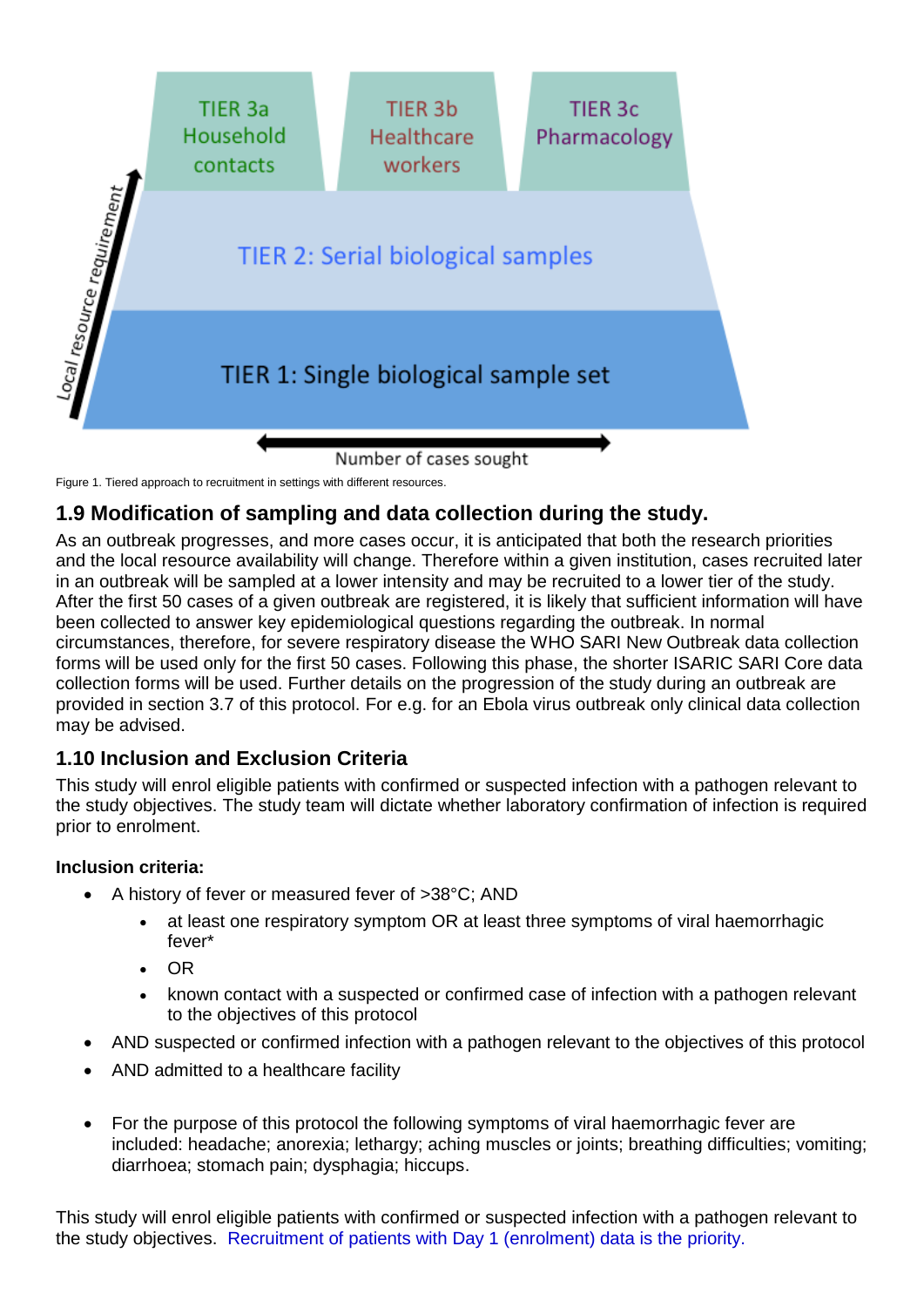[TIER2] Daily follow-up and convalescent visits of patients (Table 1 - Tier 2) should proceed according to local resources.

[TIER3A] Recruitment and follow-up of household contacts (Table 4) will be conducted where resources allow.

[TIER3B] Recruitment and follow-up of healthcare workers (Table 5) will also be undertaken if possible.

### **[TIER 3A] Inclusion criteria for contacts:**

Any individual whose primary residence during the preceding two weeks is the same household as an enrolled patient with a confirmed diagnosis of a pathogen relevant to the study objectives.

#### **[TIER3B] Inclusion criteria for healthcare workers:**

Any healthcare worker directly involved in the care of a patient with confirmed infection with a pathogen relevant to the objectives of this protocol.

#### **Exclusion criteria for all patients:**

- Confirmed diagnosis of a pathogen unrelated to the objectives of this study and no indication or likelihood of co-infection with a relevant pathogen.
- Refusal by participant, parent or appropriate representative.

### **Exclusion criteria for contacts:**

Refusal by participant, parent or appropriate representative.

#### **Exclusion criteria for healthcare workers:**

Refusal by healthcare worker or appropriate representative.

## **2. Study Design**

This protocol is for a prospective observational cohort study.

### **2.1 Sample Size**

This is a descriptive study of a syndrome, which may be caused by a number of different known and unknown pathogens. Therefore the sample size is not prospectively determined. Recruitment of participants will depend on the emergence and spread of the various pathogens and the resources available to the recruitment centres. The sample size will vary for each location but should be as large as feasible and preferably without limit in order to capture as much clinical data as possible early in the outbreak. This protocol will be open for recruitment for [\*\*\* insert - three years or five years – as appropriate \*\*\*] in the first instance.

### **3. Methods**

## **3.1 Identification of Potential Patients**

Approval of the responsible ethics committee will be obtained before patients are recruited at any site. Potential participants will be identified through hospital workers upon presentation at recruiting sites and through public health agencies. When resources limit the number of patients enrolled to less than the number of patients presenting, sites will establish procedures to minimize bias in the selection of participants.

## **3.2 Approach to Potential Participants**

Patients will only be considered for enrolment if appropriate infection control and prevention measures are in place and can be maintained.

When it has been decided that biological sampling can be performed safely and appropriate consent has been obtained, samples taken early may be most useful for identification or evaluation of risk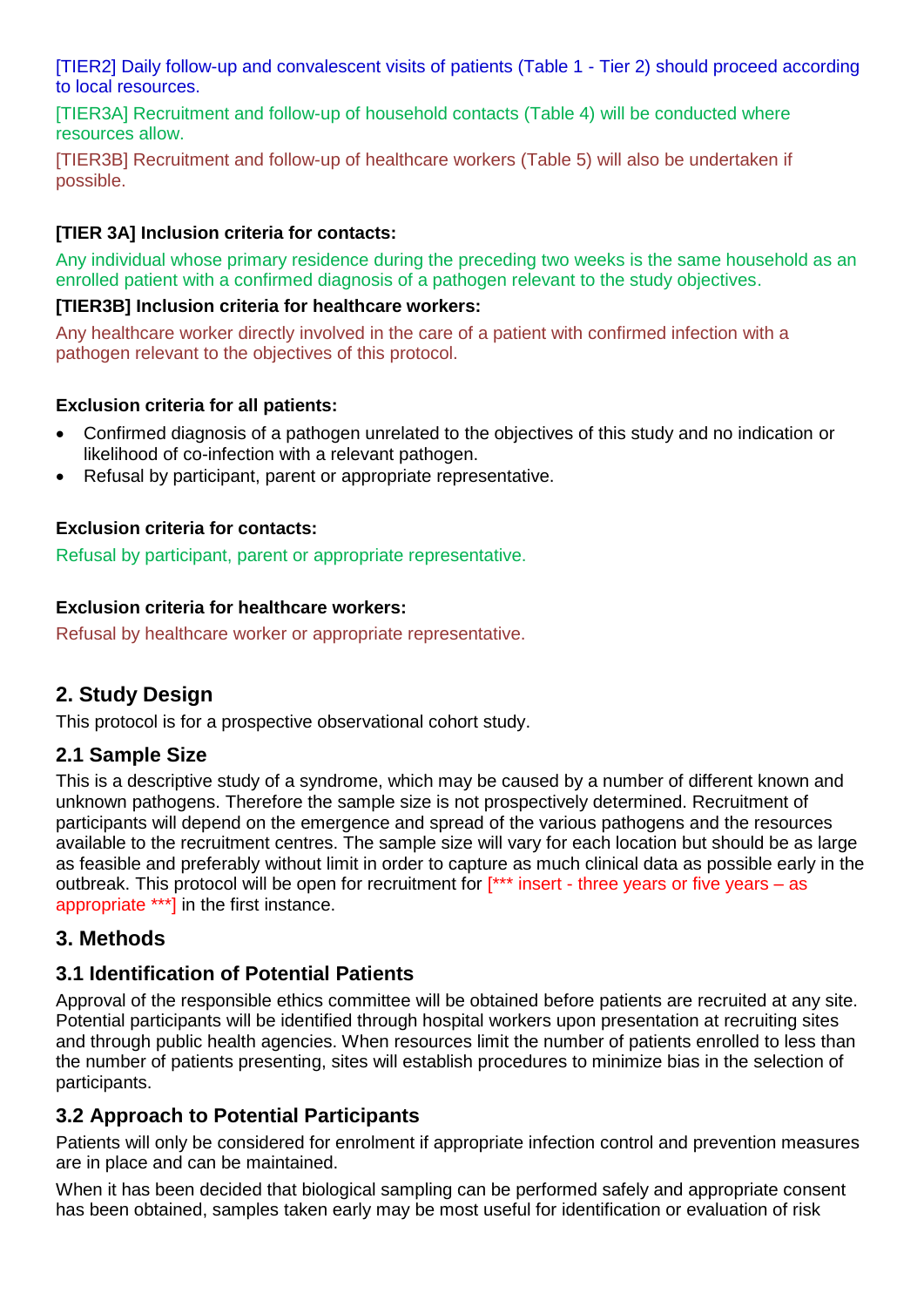factors for disease progression at a clinically-relevant decision point. Therefore it is desirable to begin sampling as early as possible during a patient's illness.

Participants or an appropriate parent/guardian/consultee will be approached by staff trained in consent procedures that protect the rights of the patient and adhere to the ethical principles within the Declaration of Helsinki. Staff will explain the details of the study to the participant or parent/guardian/consultee and allow them time to discuss and ask questions. The staff will review the informed consent form with the person giving consent and endeavour to ensure understanding of the contents, including study procedures, risks, benefits, the right to withdraw and alternatives to participation. Translation services for alternative languages will be provided, as appropriate. Participants who agree to participate (or their parent/guardian or consultee who declares their wishes to do so) will be asked to sign and date an informed consent form.

In view of the importance of early samples, participants or their parent/guardian/consultee will be permitted to consent and begin to participate in the study immediately if they wish to do so. Those who prefer more time to consider participation will be approached again after an agreed time, normally one day, to discuss further.

All patients will be treated according to clinical requirements regardless of their participation in the study.

# **3.3 Standard of Care for Patients**

Provision of care will vary by site and by treating physician. It is not possible to define a single standard of care and therefore to define which samples will be obtained as a part of medical management or when they will be obtained. Participants in this study may have samples taken in addition to what is required for medical management. The results of tests performed on research samples are unlikely to benefit the health of the participants.

## **3.4 Data Collection and Sampling for Patients**

Samples and data will be collected according to available resources and the weight of the patient, to prevent excessive volume sampling from children, young people and small adults.

**Samples required for medical management will at all times have priority over samples taken for research tests.** Aliquots or samples for research purposes should never compromise the quality or quantity of samples required for medical management. Wherever practical, taking research samples should be timed to coincide with clinical sampling. The research team will be responsible for sharing the sampling protocol with health care workers supporting patient management in order to minimise disruption to routine care and avoid unnecessary procedures.

# **3.5 Sample and Data Collection Schedules**

#### **Sampling must only take place if appropriate biological safety measures are in place and can be maintained. This applies to the collection of samples, the storage and shipping of samples, and any subsequent laboratory analyses.**

For patients with highly transmissible VHF such as ebolavirus, the biological sampling will at times be limited to extra volumes of blood taken at times to coincide when blood is being taken for clinical purposes and then only at the discretion of the clinical team and if the appropriate safe transport of samples to a laboratory with the appropriate biological containment can be guaranteed.

| <b>REQUIREMENTS</b>                       | <b>Samples</b>                                                                                                                                                                                                                                                    | Processing/<br>storage                 | <b>Purpose</b>                                                                                                                                         |
|-------------------------------------------|-------------------------------------------------------------------------------------------------------------------------------------------------------------------------------------------------------------------------------------------------------------------|----------------------------------------|--------------------------------------------------------------------------------------------------------------------------------------------------------|
| TIER <sub>1</sub>                         |                                                                                                                                                                                                                                                                   |                                        |                                                                                                                                                        |
| <b>CONSENT FORM</b>                       |                                                                                                                                                                                                                                                                   | Site file                              |                                                                                                                                                        |
| SINGLE SAMPLE SET TAKEN<br>AT RECRUITMENT | Pathogen samples: Urine (up to 10mls); stool<br>(up to 10mls) or rectal swab; nasopharyngeal<br>aspirate/nasal + throat swab‡; endotracheal<br>aspirate if intubated‡; Samples from infected<br>sites/sores. Also store other samples taken<br>for clinical care. | Aliquot stored at -<br>$80^{\circ}$ C* | Pathogen studies to reveal<br>changes in pathogen during<br>infection and during spread<br>between individuals, detect<br>development of resistance. # |

Table 1. Sample schedule.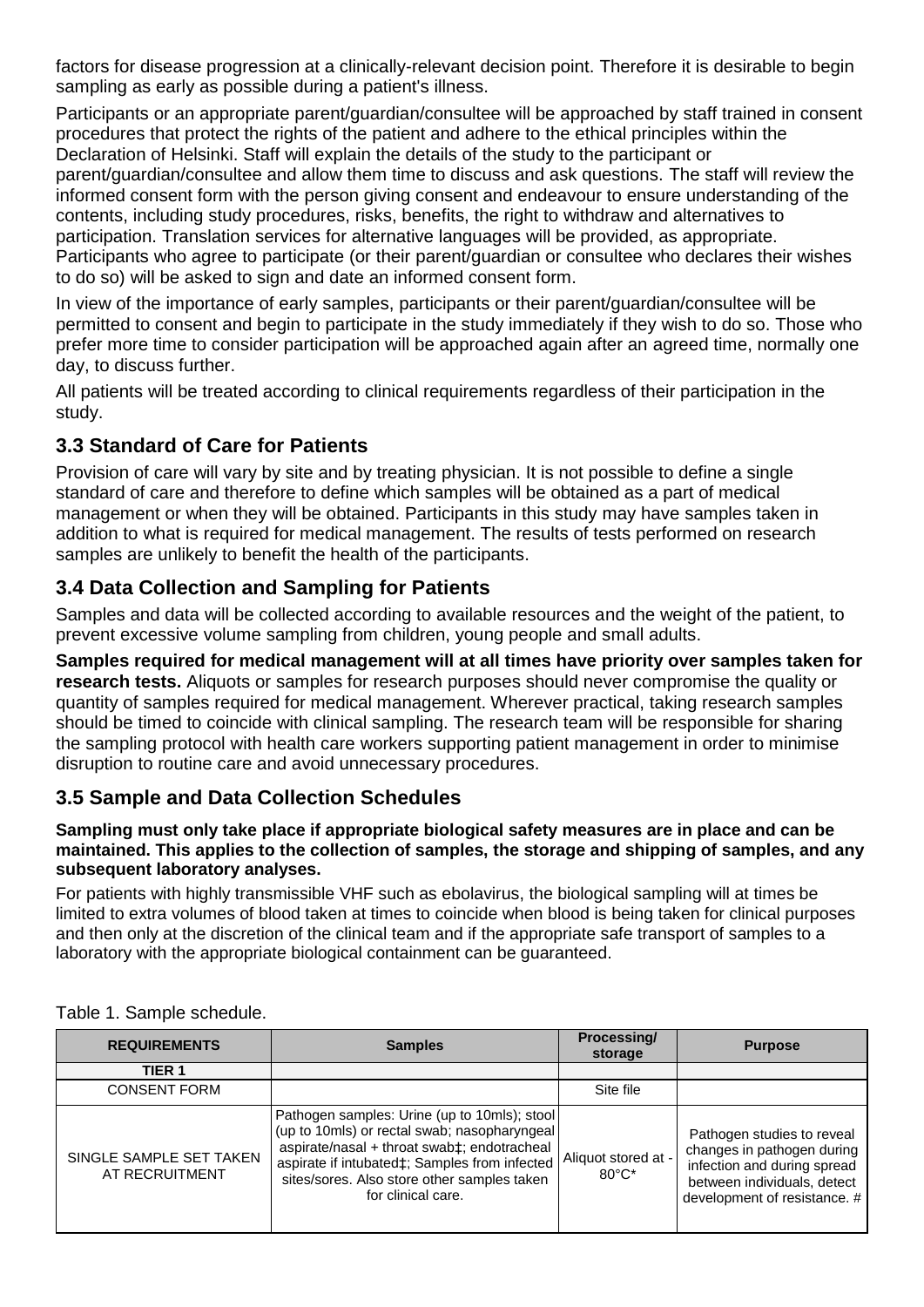|                                                                                |                                                                                                                                                                                                                                                        | Serum (3 aliquots                                                    | Test for mediators and<br>potential biomarkers                                                                                                       |  |
|--------------------------------------------------------------------------------|--------------------------------------------------------------------------------------------------------------------------------------------------------------------------------------------------------------------------------------------------------|----------------------------------------------------------------------|------------------------------------------------------------------------------------------------------------------------------------------------------|--|
|                                                                                | Blood sample in serum (clotted) tube                                                                                                                                                                                                                   | $-80^{\circ}$ C*)                                                    | Serology to detect<br>development of antibodies                                                                                                      |  |
|                                                                                |                                                                                                                                                                                                                                                        | Plasma (3 aliquots                                                   | Test for mediators,<br>metabolites and potential<br>biomarkers                                                                                       |  |
|                                                                                | Blood sample in EDTA tube                                                                                                                                                                                                                              | $-80^{\circ}$ C*)                                                    | Extract RNA/DNA from<br>causative pathogen and other<br>circulating pathogens.                                                                       |  |
|                                                                                |                                                                                                                                                                                                                                                        | Cell fraction (1                                                     | Extract host DNA for genomic<br>studies                                                                                                              |  |
|                                                                                |                                                                                                                                                                                                                                                        | aliquot -80°C*)                                                      | Extract RNA/DNA from<br>causative pathogen and other<br>circulating pathogens.                                                                       |  |
|                                                                                | Blood sample in blood RNA tube                                                                                                                                                                                                                         | Freeze at -20°C;<br>transfer to -80°C<br>after 24h where<br>possible | Microarray and CAGE<br>analysis of host immune cell<br>transcriptome                                                                                 |  |
| <b>CASE REPORT FORM</b>                                                        | Complete CASE RECORD FORM.<br>For first 50 cases, use the WHO Initial<br>Outbreak Case Record Form. Thereafter, use<br>the ISARIC Core Case Record Form.                                                                                               | Site file                                                            | Clinical data                                                                                                                                        |  |
|                                                                                | For VHFs collect any amount of clinical data<br>e.g. $<$ 50 cases.                                                                                                                                                                                     |                                                                      |                                                                                                                                                      |  |
| TIER <sub>2</sub>                                                              |                                                                                                                                                                                                                                                        |                                                                      |                                                                                                                                                      |  |
|                                                                                | Pathogen samples: Urine (up to 10mls) Stool<br>(up to 10mls) or rectal swab Nasopharyngeal<br>aspirate/flocked swab OR endotracheal<br>aspirate if intubated Samples from infected<br>sites/sores Also store other samples taken for<br>clinical care. | Freeze at -80°C                                                      | Pathogen studies to reveal<br>changes in pathogen during<br>infection and during spread<br>between individuals, detect<br>development of resistance. |  |
|                                                                                | Blood sample in serum (clotted) tube                                                                                                                                                                                                                   | Serum (3 aliquots                                                    | Test for mediators and<br>potential biomarkers                                                                                                       |  |
|                                                                                | (patients > 40kg only)                                                                                                                                                                                                                                 | $-80^{\circ}$ C*)                                                    | Serology to detect<br>development of antibodies                                                                                                      |  |
| <b>SERIAL SAMPLES</b><br><b>THROUGHOUT ACUTE</b>                               |                                                                                                                                                                                                                                                        |                                                                      | Test for mediators,<br>metabolites, and potential<br>biomarkers                                                                                      |  |
| <b>ILLNESS, CONVALESCENT</b><br><b>SAMPLES WHERE POSSIBLE</b>                  |                                                                                                                                                                                                                                                        | Plasma (3 aliquots                                                   | Test for drug levels.<br>Serology to detect                                                                                                          |  |
|                                                                                | <b>Blood sample in EDTA</b>                                                                                                                                                                                                                            | $-80^{\circ}$ C*)                                                    | development of antibodies                                                                                                                            |  |
|                                                                                |                                                                                                                                                                                                                                                        |                                                                      | <b>Extract RNA/DNA from</b><br>causative pathogen and other<br>circulating pathogens.                                                                |  |
|                                                                                |                                                                                                                                                                                                                                                        | Cell fraction (1<br>aliquot -80°C*)                                  | <b>Extract RNA/DNA from</b><br>causative pathogen and other<br>circulating pathogens.                                                                |  |
|                                                                                | Blood sample in blood RNA tube                                                                                                                                                                                                                         | Freeze at -20°C;<br>transfer to -80<br>after 24h where<br>possible   | <b>Microarray and CAGE</b><br>analysis of host immune cell<br>transcriptome                                                                          |  |
| <b>SERIAL CLINICAL DATA</b>                                                    | Complete FOLLOW UP FORM.<br>For first 50 cases, use the WHO Initial<br>Outbreak Follow Up Form. Thereafter, use<br>the ISARIC Core Follow Up Form.                                                                                                     | Site file                                                            | <b>Clinical data</b>                                                                                                                                 |  |
| <b>TIER 3C</b>                                                                 |                                                                                                                                                                                                                                                        |                                                                      |                                                                                                                                                      |  |
| <b>ADDITIONAL SAMPLES FOR</b><br><b>POPULATION</b><br>PHARMACOKINETICS STUDIES | <b>Blood sample in EDTA</b>                                                                                                                                                                                                                            | Plasma (2 aliquots<br>$-80^{\circ}$ C*)                              | Test for drug levels. Store<br>aliquot for other studies.                                                                                            |  |

‡respiratory tract samples may not be required for VHF patients. \*freeze at -80°C where possible, -20°C otherwise. #Detailed pathogen analysis will be organised by local authorities, clinicians or reference laboratory.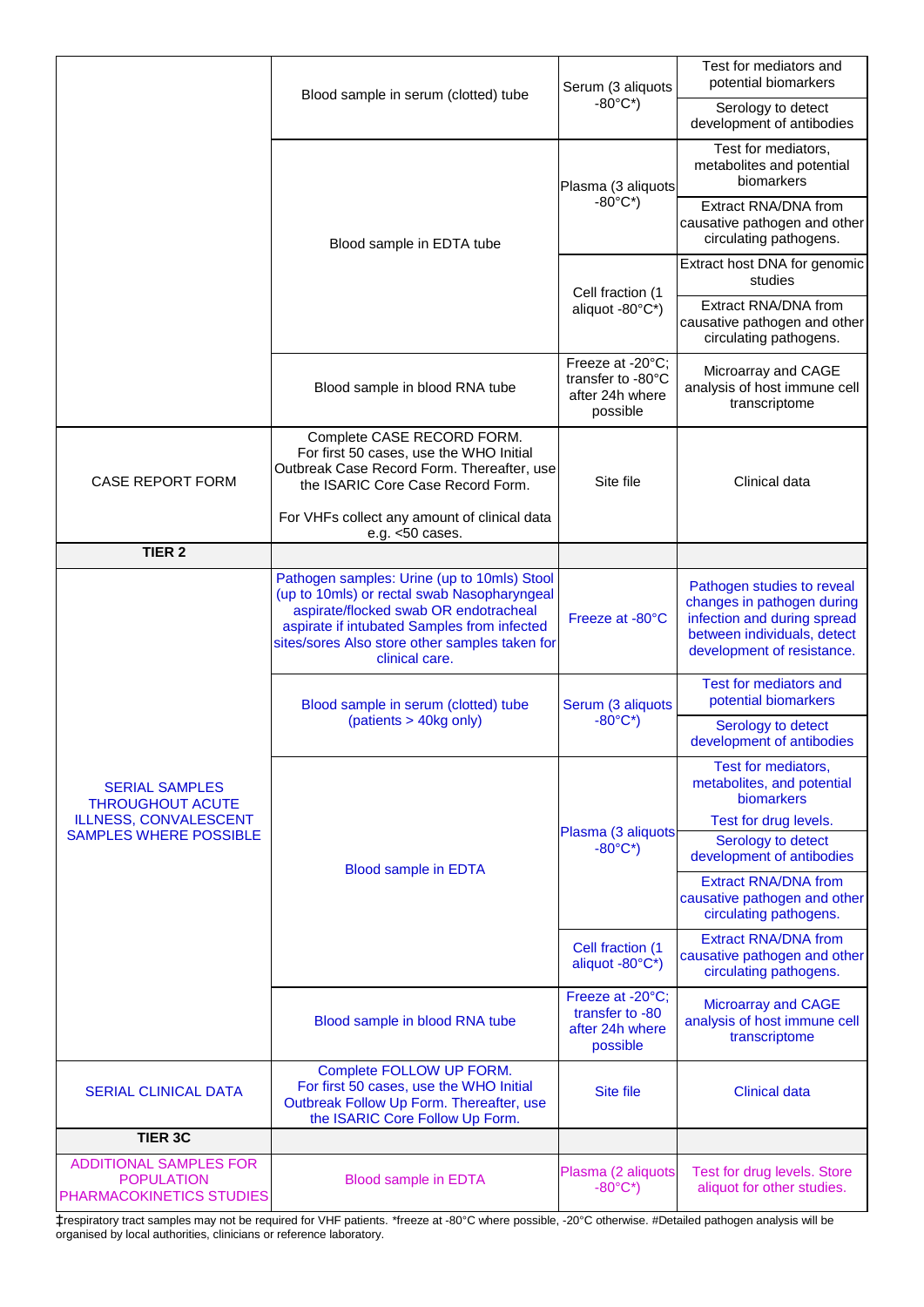#### Table 2. Sampling pattern - In Patient Recruitment

|                 |              |                | Serial samples. |                |   |    |                |    |              |    |           |                 |                 |    |       |                                       |                                                 |
|-----------------|--------------|----------------|-----------------|----------------|---|----|----------------|----|--------------|----|-----------|-----------------|-----------------|----|-------|---------------------------------------|-------------------------------------------------|
|                 | Recruitment  |                |                 | Week 1         |   |    |                |    |              |    | Week 2    |                 |                 |    |       | samples                               | <b>Further Convalescent</b><br>samples          |
| Day             | $\mathbf{1}$ | $\overline{2}$ | 3               | $\overline{4}$ | 5 | 6  | $\overline{7}$ | 8  | 9            |    | $10 \ 11$ | 12 <sup>1</sup> | 13 <sup>1</sup> |    | 14 15 | Weekly<br>until<br>max<br>100<br>days | 3 monthsand<br>6<br>months after<br>recruitment |
| $>40$ kg        | R            | P              | S               | P              | S | P  | $\mathbf{s}$   | P  | $\mathbf{s}$ | P  | S         | P               |                 | P  |       | S                                     | C                                               |
| 20 to 40kg      | R            | P              | S               | P              | S | P  | S              | P  | S            | P  | S         | P               |                 | P  |       | S                                     | C                                               |
| 10 to 20kg      | R            | P              | S               | P              | S | P  | <sub>S</sub>   | P  | S            | P  | S         | P               |                 | P  |       | S                                     | C                                               |
| 4 to 10kg       | R            | P              | S               | P              | S | P  | P              | P  | S            | P  | P         | P               |                 | P  |       | S                                     | C                                               |
| >4kg            | R            | P              | S               | P              | S | P  | P              | P  | S            | P  | P         | P               |                 | P  |       | S                                     | C                                               |
| Sample priority | 1            | 11             | $\overline{2}$  | 11             | 5 | 11 | $\overline{7}$ | 11 | 3            | 11 | 8         | 11              |                 | 11 |       | 6                                     | $\overline{4}$                                  |

 $R$  = recruitment samples. S = serial samples including pathogen samples; P = research pathogen samples only; C = convalescent samples (see Table 3). In the event that local resource limitations require sampling frequency to decrease, samples will be prioritised as shown (1=highest priority).

#### Table 3. Samples

|                  | TIER 1                                                                                                                              |                                                                                                                                                                                                                                                                               | TIER <sub>2</sub>                                                                                                                          |                                                                                                   |
|------------------|-------------------------------------------------------------------------------------------------------------------------------------|-------------------------------------------------------------------------------------------------------------------------------------------------------------------------------------------------------------------------------------------------------------------------------|--------------------------------------------------------------------------------------------------------------------------------------------|---------------------------------------------------------------------------------------------------|
| Weight           | Samples at<br>recruitment (R)                                                                                                       | Serial samples (S)                                                                                                                                                                                                                                                            | Convalescent<br>samples                                                                                                                    | <b>Total Volumes of blood taken</b>                                                               |
| $>40$ kg         | 9mls EDTA<br>blood<br>3mls blood in<br>serum(clotted)<br>tube<br>3mls blood in<br>blood RNA tube<br>Research<br>pathogen<br>samples | 3mls EDTA blood<br>3mls blood in serum(clotted) tube<br>3mls blood in blood RNA tube<br>Up to 3 additional 1ml samples in EDTA or<br>fluoride oxalate tubes spread throughout dosing<br>schedule for<br>pharmacokinetic/pharmacodynamic studies.<br>Research pathogen samples | 3mls EDTA<br>blood<br>3mls blood in<br>serum(clotted)<br>tube<br>3mls blood in<br>blood RNA tube<br><b>Research</b><br>pathogen<br>samples | Maximum any day: 15mls<br>$(0.38$ mls/kg)<br>Maximum any 4 weeks: 96mls<br>(maximum2.4mls/kg)     |
| 20 to 40kg       | 6mls EDTA<br>blood<br>3mls blood in<br>serum(clotted)<br>tube<br>3mls blood in<br>blood RNA tube<br>Research<br>pathogen<br>samples | 1mls EDTA blood<br>2mls blood in blood RNA tube<br>Up to 3 additional 0.5ml samples in EDTA or<br>fluoride oxalate tubes spread throughout dosing<br>schedule for<br>pharmacokinetic/pharmacodynamic studies.<br>Research pathogen samples                                    | 1mls EDTA<br>blood<br>3mls blood in<br>serum(clotted)<br>tube<br>2mls blood in<br>blood RNA tube<br><b>Research</b><br>pathogen<br>samples | Maximum any day: 12mls<br>$(0.6$ mls/ $kg)$<br>Maximum any 4 weeks: 42mls<br>(maximum2.1mls/kg)   |
| 10 to 20kg       | 2mls EDTA<br>blood<br>2mls blood in<br>serum(clotted)<br>tube<br>2mls blood in<br>blood RNA tube<br>Research<br>pathogen<br>samples | 1mls EDTA blood<br>1mls blood in blood RNA tube<br>Up to 3 additional 0.2ml samples in EDTA or<br>fluoride oxalate tubes spread throughout dosing<br>schedule for<br>pharmacokinetic/pharmacodynamic studies.<br>Research pathogen samples                                    | 1mls EDTA<br>blood<br>1mls blood in<br>serum(clotted)<br>tube<br>1mls blood in<br>blood RNA tube<br><b>Research</b><br>pathogen<br>samples | Maximum any day: 6mls<br>$(0.6$ mls/ $kg)$<br>Maximum any 4 weeks: 23.6mls<br>(maximum2.36mls/kg) |
| $<$ 4 to 10 $kg$ | 1mls EDTA<br>blood<br>1mls blood in<br>serum(clotted)<br>tube<br>mls blood in<br>blood RNA tube                                     | 1mls EDTA blood<br>Up to 3 additional 0.2ml samples in EDTA or<br>fluoride oxalate tubes spread throughout dosing<br>schedule for<br>pharmacokinetic/pharmacodynamic studies.<br>Research pathogen samples                                                                    | 1mls EDTA<br>blood<br>1mls blood in<br>serum(clotted)<br>tube<br><b>Research</b><br>pathogen<br>samples                                    | Maximum any day: 2mls<br>$(0.5$ mls/kg $)$<br>Maximum any 4 weeks: 9.4mls<br>(maximum2.35mls/kg)  |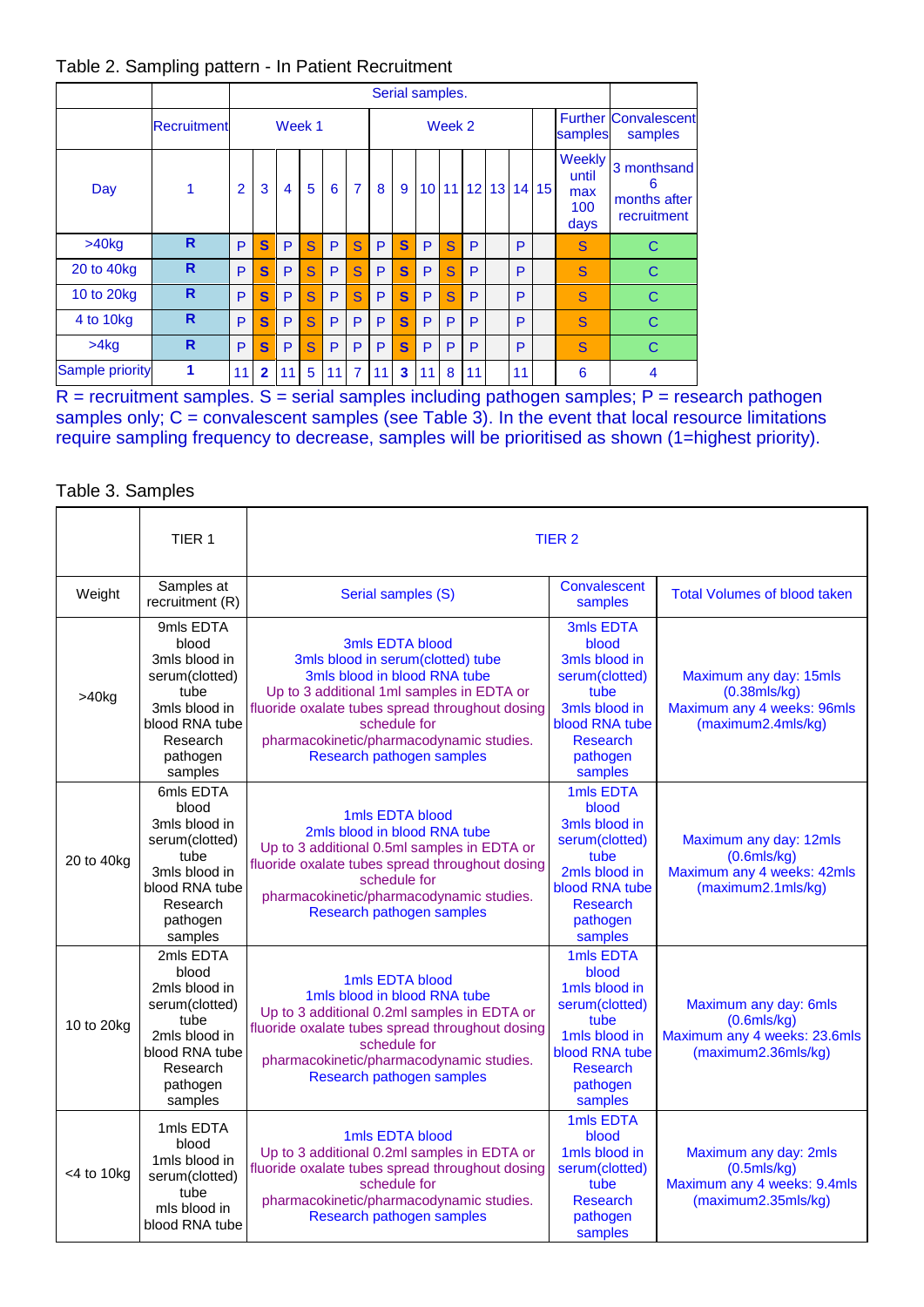|                                                                  | Research<br>pathogen<br>samples                                                                                                                                                                                                                                                                                                                                                                                                                                                                                                                                                                                                                                                                                                                                                                                                                                                                    |                                                                                                                                                                                                              |                                                                                                             |                                                                                                  |  |  |
|------------------------------------------------------------------|----------------------------------------------------------------------------------------------------------------------------------------------------------------------------------------------------------------------------------------------------------------------------------------------------------------------------------------------------------------------------------------------------------------------------------------------------------------------------------------------------------------------------------------------------------------------------------------------------------------------------------------------------------------------------------------------------------------------------------------------------------------------------------------------------------------------------------------------------------------------------------------------------|--------------------------------------------------------------------------------------------------------------------------------------------------------------------------------------------------------------|-------------------------------------------------------------------------------------------------------------|--------------------------------------------------------------------------------------------------|--|--|
| < 4kg                                                            | 0.5mls EDTA<br>blood<br>0.1mls blood in<br>serum(clotted)<br>tube<br>mls blood in<br>blood RNA tube<br>Research<br>pathogen<br>samples                                                                                                                                                                                                                                                                                                                                                                                                                                                                                                                                                                                                                                                                                                                                                             | 0.2mls EDTA blood<br>Up to 3 additional 0.1ml samples in EDTA or<br>fluoride oxalate tubes spread throughout dosing<br>schedule for<br>pharmacokinetic/pharmacodynamic studies.<br>Research pathogen samples | 0.2mls EDTA<br>blood<br>0.2mls blood in<br>serum(clotted)<br>tube<br><b>Research</b><br>pathogen<br>samples | Maximum any day: 0.8mls<br>$(-0.27$ mls/kg)<br>Maximum any 4 weeks: 2.4mls<br>(maximum2.4mls/kg) |  |  |
| Research<br>pathogen<br>samples (all<br>patients)                | Pathogen samples taken solely for research purposes:<br>In all SARI or respiratory infection patients:<br>Combined nose and throat swab, otherwise a throat swab or<br>nasopharyngeal swab alone<br>In all intubated patients with SARI or respiratory infection: endotracheal<br>No patient will give more than<br>aspirate<br>0.6mls/kg (>1% blood volume) on<br>any one day, or more than<br>Also where resources permit in a respiratory case:<br>2.4mls/kg (approx 3% blood<br>Nasopharyngeal aspirate (NPA) OR (if NPA impossible) flocked nose and<br>volume) in any four week period<br>throat swab or nasopharyngeal swab<br>(MCRN recommendations).<br>Urine (up to 10mls in sterile universal container, if available)<br>Rectal swab or stool (up to 10mls in sterile universal container or stool<br>specimen container, if available)<br>Samples/swabs from infected sites or sores. |                                                                                                                                                                                                              |                                                                                                             |                                                                                                  |  |  |
| Clinician-<br>requested<br>pathogen<br>samples (all<br>patients) | Where possible, we will obtain an aliquot of any residual and unwanted sample<br>volume from specimens that have been sent by clinicians for pathogen detection,<br>including those obtained before recruitment to the study: urine; stool; respiratory<br>tract samples (NPA, ETA, BAL, sputum, ENT swabs); cerebrospinal fluid.                                                                                                                                                                                                                                                                                                                                                                                                                                                                                                                                                                  |                                                                                                                                                                                                              |                                                                                                             |                                                                                                  |  |  |

# **3.6 Case report form**

In the first 50 cases during a new outbreak caused by a respiratory tract pathogen, the WHO SARI New Outbreak data collection forms will be used to collect data at, or, in some conditions (such as a public health emergency) before, enrolment to this study. Following this phase, the shorter ISARIC-WHO SARI Core data collection forms will be used. [www.ISARIC/Protocol.org and https:/www.cliresdms.org]

For settings or circumstances in which resources are constrained, the ISARIC-WHO SARI Core data collection forms will be used from the outset. For a VHF outbreak, the ISARIC-WHO VHF case reporting form should be completed for all cases, and optional daily forms should be filled out when resources permit.

# **3.7 Modification of the sampling schedule.**

The following planned changes in the sampling frequency are proposed following the declaration of a new outbreak by the study coordinating committee. Sampling frequency will decrease in order of the priorities shown in the sampling schedule, in which the highest priority is priority 1 (table 2):

- 1. After the first 50 cases, daily pathogen samples (Priority 11 in table 2) will not be required and will cease.
- 2. After the first 1000 cases (in total), serial sampling will cease and subjects will be recruited to genetic transcriptomic and biomarker studies at a single sample point at enrolment (i.e., Tier 1), unless there is another study ongoing (such as a clinical trial) that depends on data from serial sampling.
- 3. The local study team can adapt this protocol to exclude various tiers to produce a protocol relevant to their setting and the disease/pathogen they wish to study. Patients will notified of the selected sampling schedule at enrolment.

## **3.8 Enrolment Procedures for Patients**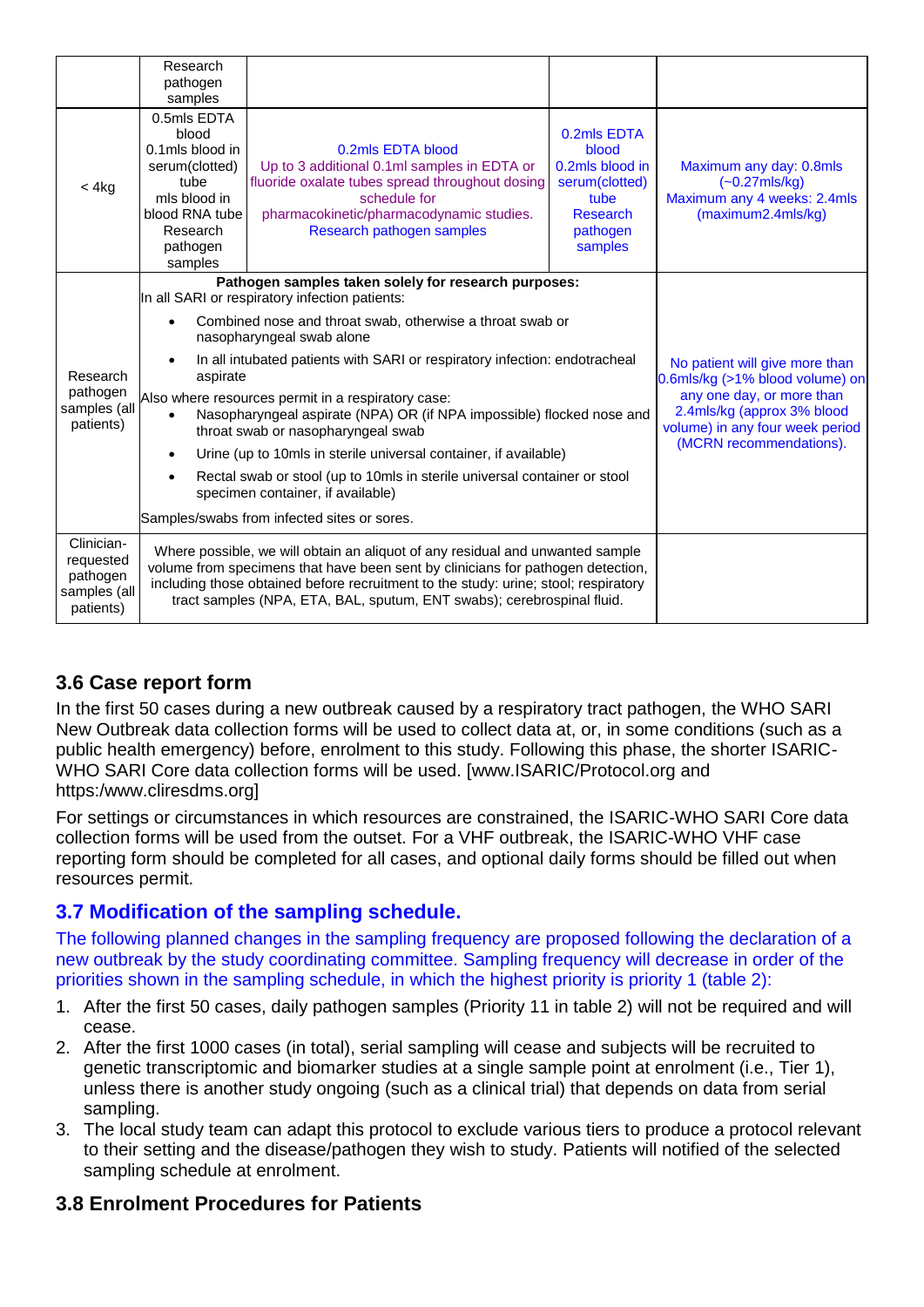Patients who meet the inclusion/exclusion criteria and who have given informed consent to participate directly, or have been consented by a parent/guardian or whose wishes have been declared by a consultee, will be enrolled to the study.

All patients will have clinical information collected either directly through examination including a review of medical, contact and travel history, or from available medical notes. Information will be recorded in the case report form.

At enrolment, sites which have available resources AND appropriate biological safety measures in place will:

- 1. Separate and store an aliquot of all routine clinical samples taken at baseline/presentation including (as indicated) blood, infected sites/sores, sputum, respiratory tract specimens, urine and stool or rectal swab. Any research pathogen samples which have not been taken for clinical care will be collected.
- 2. Take a blood sample (0.8 15 mls dependent on weight).

The day of initial sample collection will be counted as Day 1. All study days will be counted from this point forward. Clinical information will also be recorded on discharge.

## **3.9 Follow-Up Procedures for Patients**

Follow-up procedures (serial sampling) will be undertaken only when resources allow according to Tier 2 sampling outlines in Table 1. **Follow-up procedures will only be undertaken if appropriate biological safety measures can be maintained.** Sites unable to perform daily follow-up as described below may reduce the frequency of follow-up procedures or exclude follow-up if necessary.

Regular clinical assessment and sampling will follow local guidelines. All patients will have further clinical information recorded in the case report form to record events and treatment experienced during hospitalization and outcome. Some of the samples described below will coincide with clinical management. The number of these will depend on the applicable care guidelines, the treating physician and the health of the patient.

**Procedures for serial sampling as shown in table 2:** Collection of clinical information, blood sample (volume dependent on weight - see Table 3), urine, sputum (if possible), stool or rectal swab, infection site and respiratory samples.

**Procedures for pathogen-only serial sampling as shown in table 2:** Collection of clinical information, urine, sputum (if possible), stool or rectal swab, infection site and respiratory samples. Patients discharged from hospital will discontinue follow-up visits until the convalescent visits. All patients will be asked to return for a convalescent visit and blood sample at 3 months and 6 months post recruitment.

Resolution of acute illness is defined as: Clearance of pathogen from appropriate samples, return of systemic inflammatory response to considered 'normal' values and one of: 1) recovery from organ failure(s)/need for organ support, 2) resolution of the presenting complaint(s), 3) return to life-style prior to illness.

Procedure for additional sampling for pharmacokinetics studies [TIER 3C]. Up to 2 additional samples may be obtained at intervals spread throughout the dosing schedule (ideally including one sample immediately before a dose) of the drug being studied. The spread of the samples can be determined to on a case-by-case basis to fit in with clinical care; provided the precise times of administration are recorded, samples taken at any time will be of use for analysis using population pharmacokinetic methods.

Samples will be taken in conjunction with those required for clinical care in order to minimize researchspecific intervention. Samples taken outside of the scheduled days can be used for study testing and should be recorded with the accurate sampling date.

For respiratory samples from SARI patients, a paired nasopharyngeal aspirate AND endotracheal aspirate if intubated is recommended. In settings where the necessary equipment is not available a combined flocked nasal and throat swab may be taken. A sputum sample will be collected when a productive cough is present and the patient is able to produce one. Paired upper and lower respiratory track samples should be collected when possible.

Infection site samples are samples of tissue or fluid or swabs taken from infected sites such as an inflamed oropharynx or inflamed conjunctiva.

Residual volumes of all other samples taken for clinical care will be stored.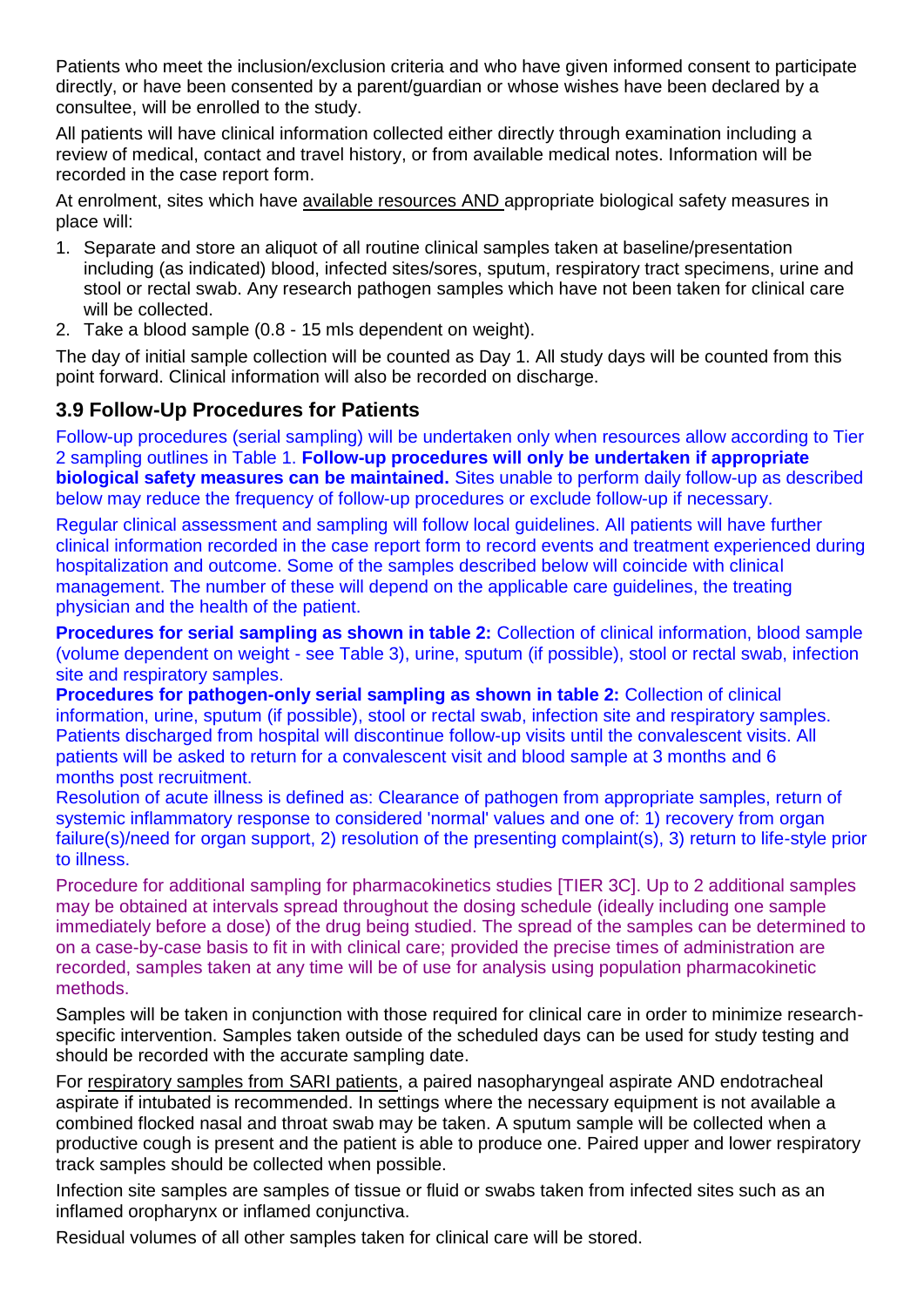# **3.10 Withdrawal of Patients**

Patients enrolled to the study whose illness is subsequently confirmed to be the result of infection with a pathogen which is not relevant to the objectives of this study and no indication or likelihood of coinfection with a relevant pathogen will be withdrawn. No further follow-up will be conducted.

# **4. Specimen Sampling, Storage Procedures, Transport and Laboratory Analysis**

# **4.1 Specimen Sampling and Storage Procedures and transport**

Appropriate selection and timely collection of high-quality specimens, proper storage procedures and comprehensive diagnostic testing will ensure the quality of data.

Well-established hospital protocols may be used to collect specimens. Guidance on the collection of specimens from SARI patients can be found in the WHO draft document "Collecting, preserving and shipping specimens for the diagnosis of influenza virus infection" (2011). Guidance on the collection of specimens from VHF patients can be found in the WHO document "Interim infection prevention and control guidance for care of patients with suspected or confirmed Filovirus haemorrhagic fever in health-care settings, with focus on Ebola" (2014).

In dealing with respiratory pathogens where little is known about transmissibility and/or virulence, great care must be exercised to ensure the safety of hospital staff and other patients. For either VHF or SARI studies, strict adherence to collection protocols, biosafety and adequate personal protective equipment (PPE) is essential. Biosafety procedures will be as per local policy/guidance, will be in keeping with any national and/or international regulations, and will be applied to the collection, storage, transfer and laboratory handling of research samples.

All samples collected in hospital will be labelled at the bedside as per hospital procedure with appropriate identification and hazard labelling according to local policy plus an additional marker identifying the sample as ISARIC RESEARCH. Samples will be processed as per the table below. Testing that cannot be done in country will be exported with the permission of the

patient/parent/guardian/consultee. Any samples sent to external laboratories will be anonymized with unique coded identifiers to protect the identity of the patient at the site level at the point of enrolment. When required, national and international guidance will be adhered to for the transport of specimens.

Standard local laboratory information systems (LIMS) will be used for all clinical and research samples. Clinical samples will be labelled with standard hospital information, including the date and sent with the standard lab request forms.

A unique alphanumeric code will be given to each patient at the local laboratory (not at the bedside), and the only link between the patient's identifying data and this code will be held securely.

Residual volumes available after clinical and research testing is complete will be stored centrally. All samples will be anonymised before storage. Only residual volumes which remain after the processing of the test for which the sample was taken will be stored.

# **4.2 Additional Data Collection - Pharmacokinetics Studies**

Where local resources allow, additional information and samples will be sought daily during treatment with antimicrobial or immunomodulatory therapies in order to investigate the relationship between dose and plasma drug concentrations, to determine the variability in pharmacokinetics in patients receiving these drugs, and to identify the key pharmacokinetic drivers of pharmacodynamic outcomes (measured using pathogen load, inflammatory markers, illness severity scores or drug toxicity). This information will be collected on the pharmacokinetics daily record form, and includes both the precise (to the minute) times of drug administration and the precise time of blood sampling.

# **4.3 Sample Processing**

Table 5.

| <b>Sample</b>         | Initial processing              | <b>Aliguots</b>              | <b>Analysis</b>                    |
|-----------------------|---------------------------------|------------------------------|------------------------------------|
|                       |                                 | Supernatant: freeze at -80°C | Serology                           |
| Blood samples (serum) | Centrifuge 1500g for<br>10mins. | Supernatant: freeze at -80°C | Circulating mediators by multiplex |
|                       |                                 | Supernatant: freeze at -80°C | cytokine/chemokine assays          |
| Blood samples (EDTA)  |                                 | Supernatant: freeze at -80°C | Serology                           |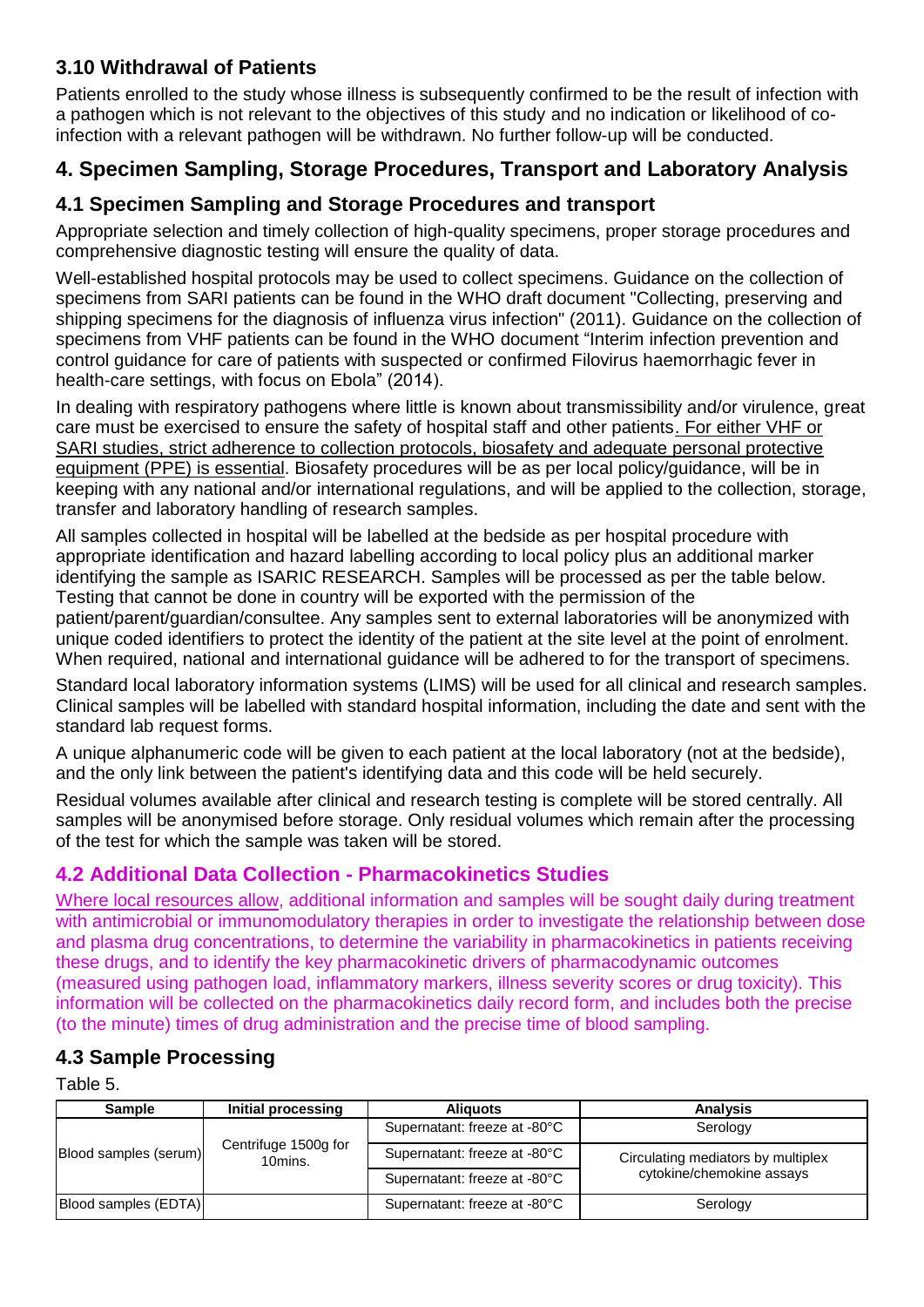|                                   | Centrifuge 1500g for<br>10mins at 4°C. | Supernatant: freeze at -80°C                         | Circulating mediators by multiplex<br>cytokine/chemokine assays      |
|-----------------------------------|----------------------------------------|------------------------------------------------------|----------------------------------------------------------------------|
|                                   |                                        | Supernatant: freeze at -80°C                         | Other studies (eg pharmacokinetics)                                  |
|                                   |                                        | Cell pellet: freeze at -80°C                         | 1mcg: high-throughput genotyping<br>1mcg: targeted resequencing      |
| Blood samples (blood<br>RNA tube) | Freeze at -20°C                        | Where possible, then freeze at -<br>80°C after 24hrs | 1mcg: microarray analysis<br>1mcg: high-throughput sequencing (CAGE) |
| Pathogen samples                  | Aliquots where<br>appropriate          | Freeze at -20 or -80 $^{\circ}$ C                    | Pathogen detection, quantification and viral<br>genome sequencing    |

**Samples will only be processed if authorised biological containment and laboratory facilities appropriate to the relevant pathogen are available.** For sites/regions lacking specific laboratory facilities, an updated list of laboratories offering specific analyses of samples obtained through this protocol will be available at [www.isaric.org](http://www.isaric.org/) Sites that do not have access to specific laboratory facilities are encouraged to contact investigators through the ISARIC network in order to arrange analysis.

# **4.4 Use of Stored Samples**

Access to samples for additional analyses will be governed by a committee comprising the clinical lead investigators and scientific investigators for this study (the data and materials access committee), in collaboration with the individual recruiting sites. Linked anonymised data generated during the course of these studies may be shared between investigators. Each local site will hold their own data.

Where possible and within the constraints of international law and specific requirements of local ethical and institutional management approvals, data will be shared centrally within one database which will be fully compliant with standard data management processes and local regulations. Access to data for outside investigators will be reviewed by the data and materials access committee. Samples will only be stored in containment facilities that have appropriate biological safety measures in place and have received necessary authorisation to store samples (according to national regulations for the pathogen being studied).

## **4.5 Future Use of Samples**

Samples collected will be used for the purpose of this study as stated in the protocol and stored for future use with consent. The standard consent form will request consent from subjects for sample storage and/or export of samples to collaborating institutions for investigations that cannot be performed locally. Any proposed plans to use samples other than for those investigations detailed in this protocol will be submitted to the relevant ethics committees prior to any testing. Collaborating centres must have appropriate biological safety measures and regulatory approvals in place in order to receive samples.

Any database will only identify participants by a participant number. Participant names or any other identifying details will NOT be included. Data may be used alone or in combination with data from related studies in secondary analyses.

# **5. Medical Management and Safety Reporting**

### **5.1 Medical Management**

Medical management will be according to standard of care at the treating site and not a part of this research protocol. Research interventions include only collection of clinical information and specimens and therefore adverse event reporting is not applicable as there is no intervention.

## **6. Data Management**

## **6.1 Data Collection**

Clinical and laboratory data will be collected throughout the acute illness period according to local resources. Priority at all times will be given to the collection of clinical information. Research data will be integrated as much as possible with information available from hospital and regulatory files. Clinical data will be collected locally and a CRF completed by a study staff. There are two sets of standardised CRF for SARI and VHF to be used as appropriate according to the emerging severe or potentially severe emerging infection. The data will be anonymised at site and a study number issued.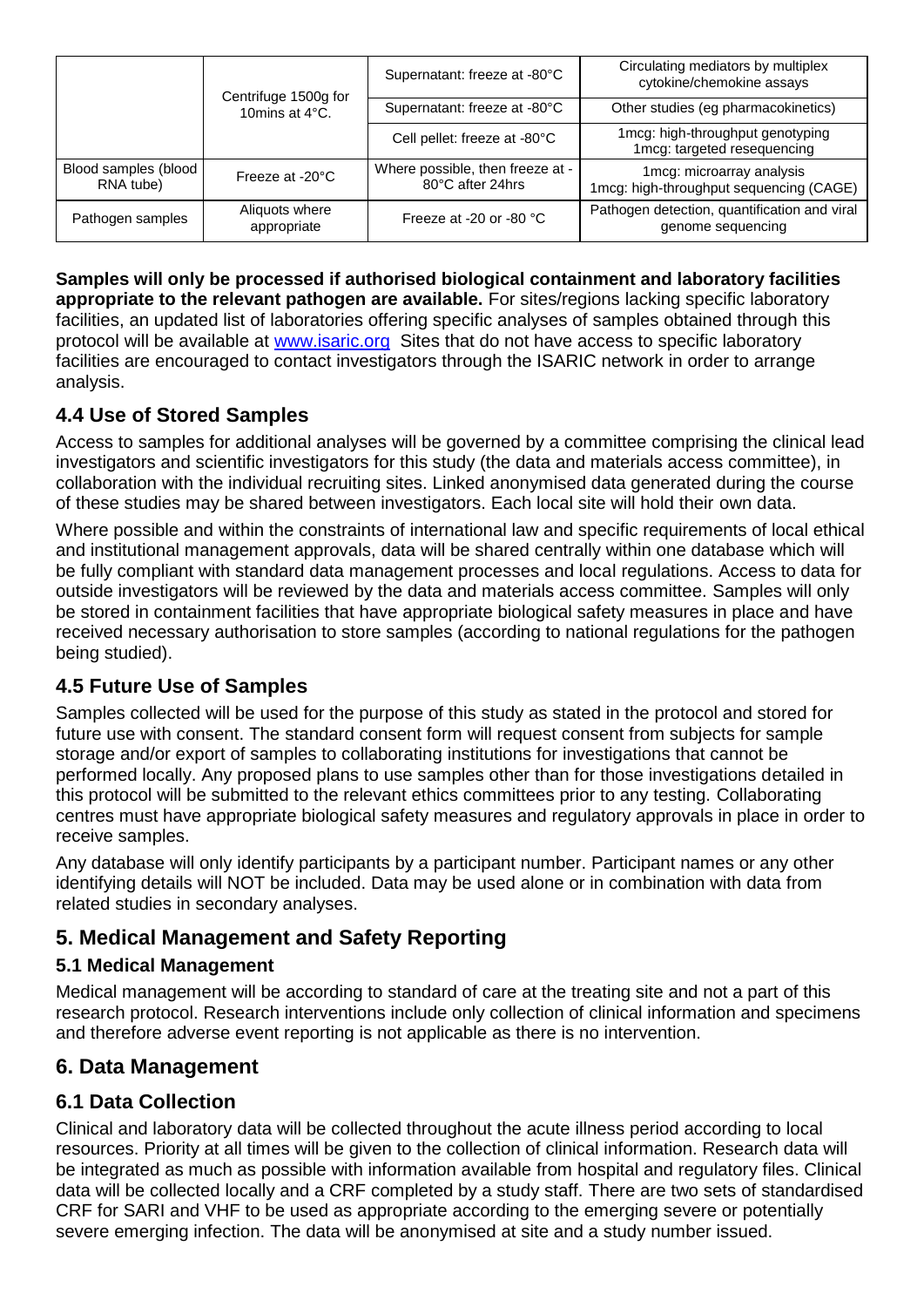## **6.2 Data Management**

When available, data collected by staff at each site will be submitted electronically to a protected online database. Anonymised data may be entered by study staff in order to minimize the workload on site clinical staff. Quality checks will be built into the data management system and there will be quality control checks of critical data points entered into the CRFs to ensure standardization and validity of the data collected. Data protection regulations will be adhered to. Patients' identities will be protected and their information held securely. Centrally maintained electronic records will not include any information that allows patients to be identified.

# **6.3 Data Access**

This study will adhere to the research policies of ISARIC (International Severe Acute Respiratory and Emerging Infection Consortium, www.isaric.org). A fundamental principle of this work is that clinical investigators contributing to research efforts, often in extremely difficult circumstances, must be given full recognition for their efforts and the opportunity to access data and samples. Ownership of any data transferred to the centralized database will be retained by the site that contributed it. All analysis of pooled data will be undertaken with the explicit agreement of each site who contributed.

Data and results from central laboratory analysis for individual patients will be available to the clinicians looking after those patients as soon as possible. Often, this may not be in time to affect treatment decisions. Research data will be shared with public health authorities as needed.

# **7. Ethical Considerations**

This study is to be conducted during a disease outbreak. This is a challenging research situation because this falls in the area between clinical care, public health and clinical research (WHO Ethical Review in Disease Outbreak Expert Meeting 2009). Normally research activities are defined by anything conducted outside standard clinical care. In these situations there may be no definitive standard guidelines or treatment protocols and therefore there is often little difference between what can benefit the patients and what is very important for building knowledge on the pathogenesis of the disease to guide future treatment and management.

Medical management of participants in this study should never be compromised by study procedures. At all times, priority will be given to samples required for medical management. Research sampling should never compromise the quantity or quality of samples taken for medical management, nor create a significant diversion for clinical teams from the day-to-day care of the patients.

# **7.1 Regulations, Guidelines and Ethical Review**

This study will be conducted in compliance with the principles set out in the current revision of the Declaration of Helsinki (Somerset West, 1996). Where applicable, the principles of Good Clinical Practice (ICH 1996) and other applicable regulations and guidelines will be used to guide procedures and considerations.

This protocol will be reviewed and approved by the ethical and regulatory review boards required by the recruiting site and the study sponsor. No patients will be enrolled until all approvals have been obtained for the applicable site.

# **7.2 Informed Consent**

All consent forms will be available in local language. Illiterate participants will have the consent form read in the presence of a witness, who will sign to verify the accurate reading of the form and agreement of the participant. For participants who cannot understand the language of the available forms, verified translations will be made when possible. If it is not possible to prepare a translation in a required language, verbal translation of the document and the consent discussion (if required) will be used. In this case, the translator may act as the witness for consent and sign the consent form so that patients who cannot read the language of the forms are not excluded from this research.

In the case of adult participants who are unable to give informed consent due to mental or physical status, the wishes of the participant may be declared by an appropriate consultee according to the site policy on obtaining consent for medical procedures. If, during the course of the study, the participant's status changes such that they are able to consider consent independently, informed consent should be discussed and obtained, or else the participant should be withdrawn.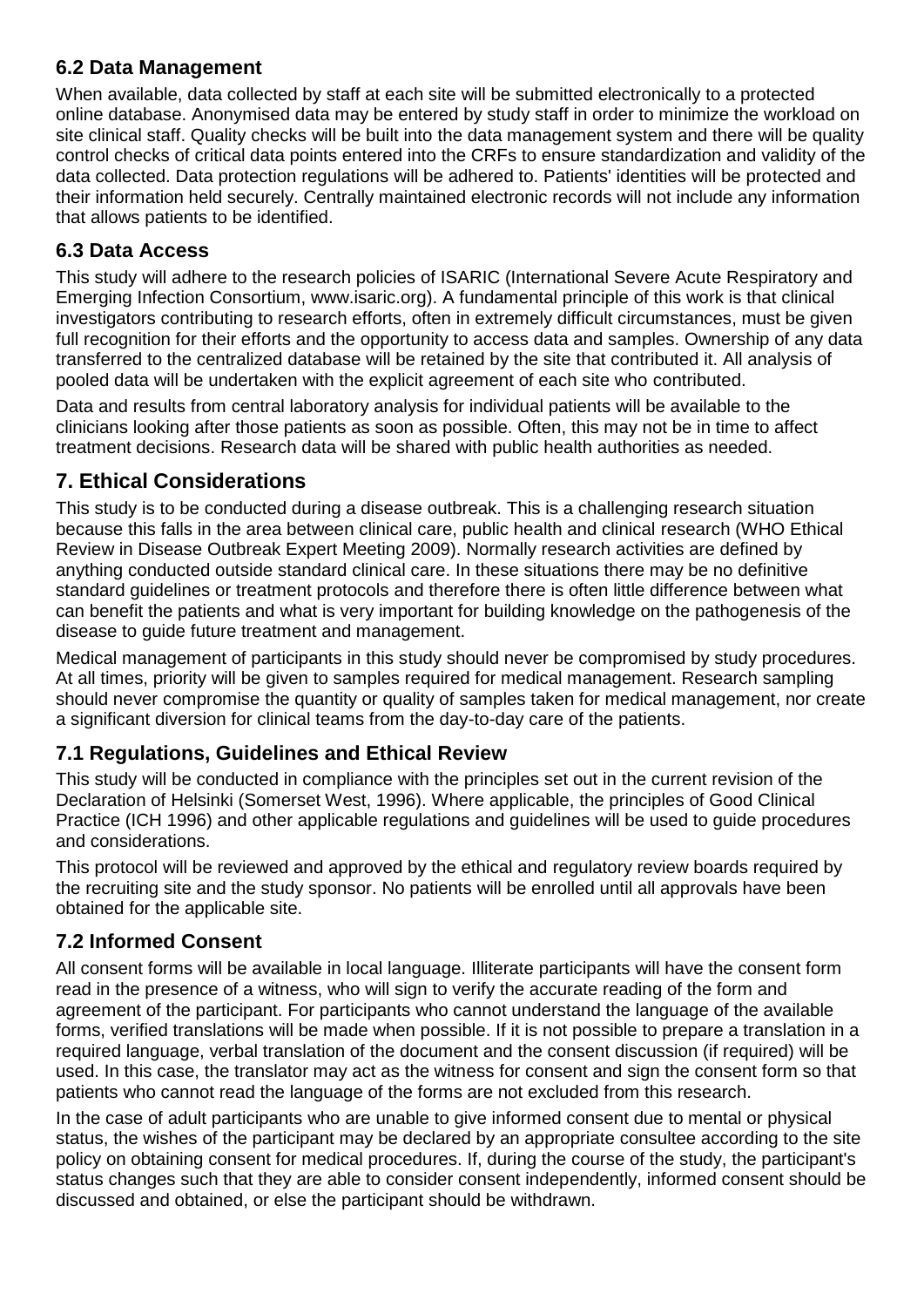Parents or guardians of children under the age of 16 will give consent for their child. Study staff obtaining consent will consider the ability of the child to understand the basic principles of the study and will discuss the study with the child in age appropriate language. Where appropriate, children will be invited to give assent, which will be recorded on the informed consent form. The right to withdraw at any time without negative impact will be reinforced with the child and their parent/guardian.

A copy of the informed consent form will be given to the person who gives consent.

# **7.3 Alternatives to Participation and Withdrawal**

Prospective participants are freely able to decline participation in this study or to withdraw from participation at any point without suffering any implied or explicit disadvantage. All patients will be treated according to standard practice regardless of if they participate.

# **7.4 Risks to Participants**

### **Inconvenience**

Participation in this research study poses a minimal risk of inconvenience through attendance of follow-up visits. Appropriate compensation for travel costs to attend follow-up visits and for time of attending visits will be given according to the standard policies of the sponsor.

### **Phlebotomy**

Participants may have blood drawn more often than is required for standard care. Phlebotomy can be associated with pain at the draw site and rarely with infection. Daily blood draw volumes have been restricted according to weight so that combined clinical and research sampling is within recommended limits. Discomfort will be minimized by having expert staff obtain blood samples, and by combining research sampling with routine clinical sampling, where possible, which normally occurs daily in acutely unwell patients in hospital.

### **Discomfort of respiratory swabs**

Collecting a respiratory swab may cause transient discomfort. Discomfort and risk will be minimized by using experienced clinical staff at each site, and samples will be taken at the same time as clinical samples in order to minimize these risks.

### **Incidental findings in genetic testing**

This study includes genetic testing to identify host genetic variants associated with disease progression or severity. There is a very small chance that these tests may result in the incidental discovery of information that is relevant to the participant's health. Since the samples will be analysed anonymously in batches, and generally in non-clinical laboratories with investigational techniques, we will not attempt to identify and inform participants of any results from genetic tests. If we were to do so, there would be a considerable risk of accidental harm in the form of unnecessary anxiety and distress.

### **Specific risks for VHF patients**

Participants with VHF may be at increased risk of bleeding from venepuncture sites and such procedures may also expose staff to risk of infection. The decision to perform venepuncture or collect other samples for research purposes will only be performed following discussion with the attending clinician and only if venepuncture is deemed not to pose unacceptable risk to the patient and/or staff. Venepuncture will be minimised, where possible, by combining research venepuncture with clinical venepuncture.

## **7.5 Benefits to Participants**

There will be no direct benefit to research participants. The study might include biological sampling in addition to sampling required for medical management. The results of the tests done on these samples may not contribute to improving the participant's health. The results of this study will not be available in time to contribute to the participant's care. Where possible, test results with potential relevance to patient care will be informed to the participant and/or treating doctor. The feasibility of this will depend on local resources. Some assays cannot immediately benefit the patient because data will need to be pooled with others, or because the assays take time.

### **7.6 Participation in Other Research Studies**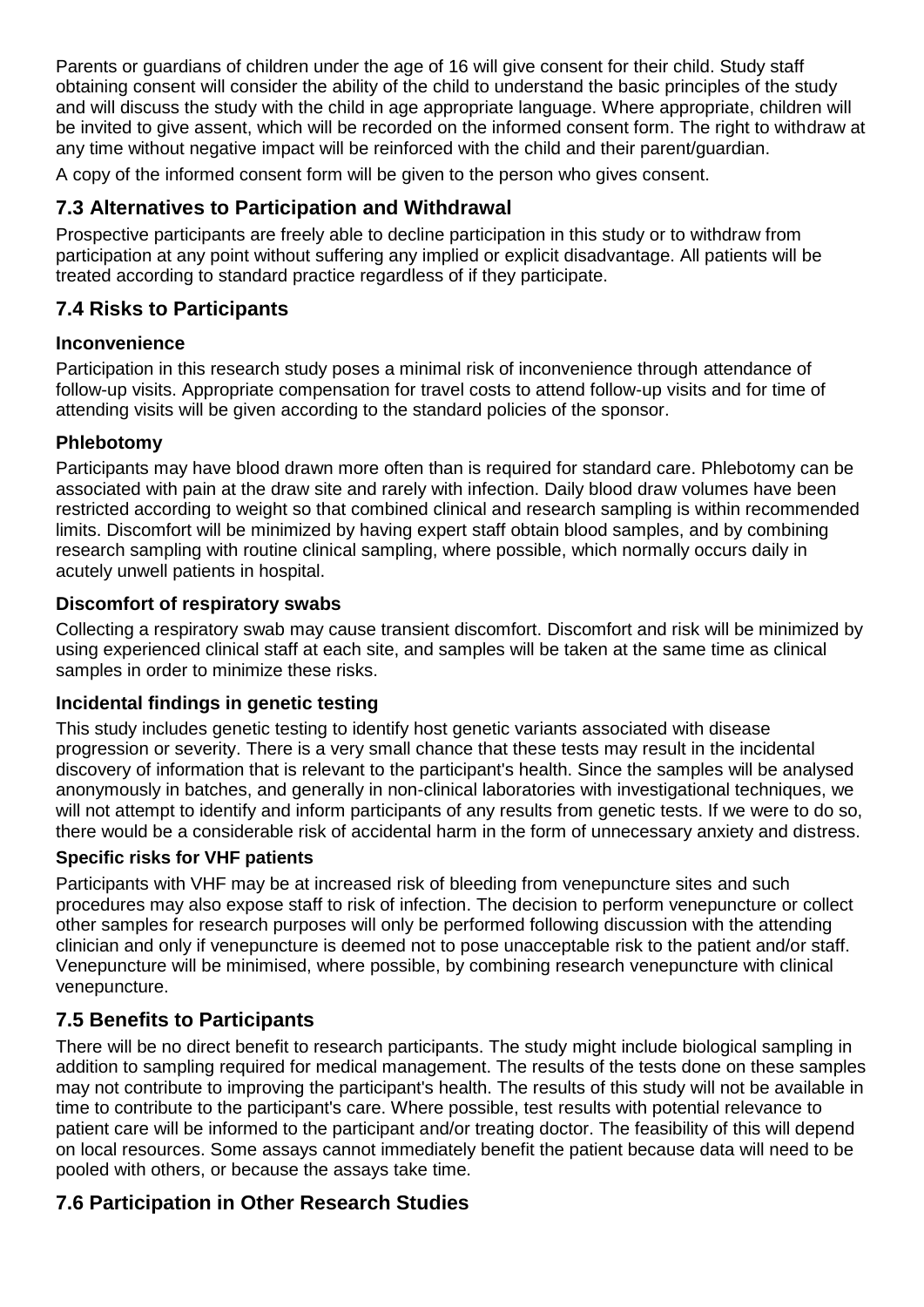Particularly in the case of emerging infections, it is likely that other research projects, including clinical trials, will also recruit participants in this study. In fact it is important that they do so, and great effort has been expended to ensure that this observational study is compatible with, and complementary to, other possible research projects.

# **7.7 Confidentiality**

This study will be conducted by clinical staff and those involved in the study will ensure that each study participant's privacy and confidentiality is maintained. Participants will not be identified in any published reports of this study. All records will be kept confidential to the extent provided by international and local law. All laboratory specimens, evaluation forms, reports, study protocol, documentation, data and all other information generated will be held in strict confidence. No information concerning the study or the data will be released to any unauthorized third party.

Minimal personal data will be entered into the database for analysis. The patient's identifying personal information will be logged separately and stored securely. The patient might be asked to take part in future research, and therefore their identifiers need to be retained for contact at a future date, subsequent to the appropriate ethical approvals. The stored research data is also likely to be of significant value in the future for other studies and therefore permission is sought for this storing of the research data that does contain minimal patient identifiers such as age, sex and ethnicity.

Paper and electronic medical records may be accessed during the study to confirm, verify or complete clinical information provided in the case report form.

Site files will at all times be accessible only to clinical and research staff. Consent will be sought for investigators to access patient data. Local research staff will access personal information, but all data will be anonymised before transfer.

All samples that go to research facilities will be labelled with a unique, non-identifiable subject number. Patient are not anonymise at bedside, the patient's name and subject number will be recorded on the consent form. This will preserve the link between anonymous and identifiable data. Data and samples obtained from routine clinical care will be anonymised. The only link to identifiable data will be the consent form. Further research questions, subject to appropriate ethical approval, may be answered in retrospect in the future. Since the samples and data generated by this work may be irreplaceable after an outbreak of infectious disease has passed, it is essential that future work is not impeded by unnecessary data loss.

Data will be encrypted before transfer on portable devices. Multiple backups will be maintained on institutional servers. Critical data will be stored in a stable storage format.

It is important that data generated now is not destroyed unnecessarily, since they will be of considerable potential value to future generations faced with similar outbreaks of infectious disease. Electronic data and electronic copies of paper documents will be stored indefinitely.

# **7.8 Custody of Data and Samples**

Custody of site data will remain with the responsible physician at the site. Samples will be shipped to the named reference laboratories for analysis as approved by the appropriate ethics/institutional review committee. Any residual samples will remain in the custody of the site until use can be decided upon according to ISARIC policies/procedures and the appropriate ethical approvals.

# **7.9 Additional Ethical Considerations**

## **Recruitment of critically ill patients who are not able to consent.**

This is a ubiquitous problem in critical care research. Personal or nominated consultees will be asked to provide an opinion on whether they believe the patient would object to recruitment to the study; recruitment will only take place if a favourable opinion is provided. In all cases efforts will be made to obtain informed consent from patients early in the course of illness, before critical illness interferes with their capacity to make decisions.

### **Perceived coercion because of individual responsibilities to society, and the implications of this research for public health.**

We are sensitive to the fact that some patients or their representatives may feel under an unusually strong moral obligation to participate given the nature of this research and the wide, and often inaccurate, publicity surrounding emerging infections. In view of this, we have tried to make both the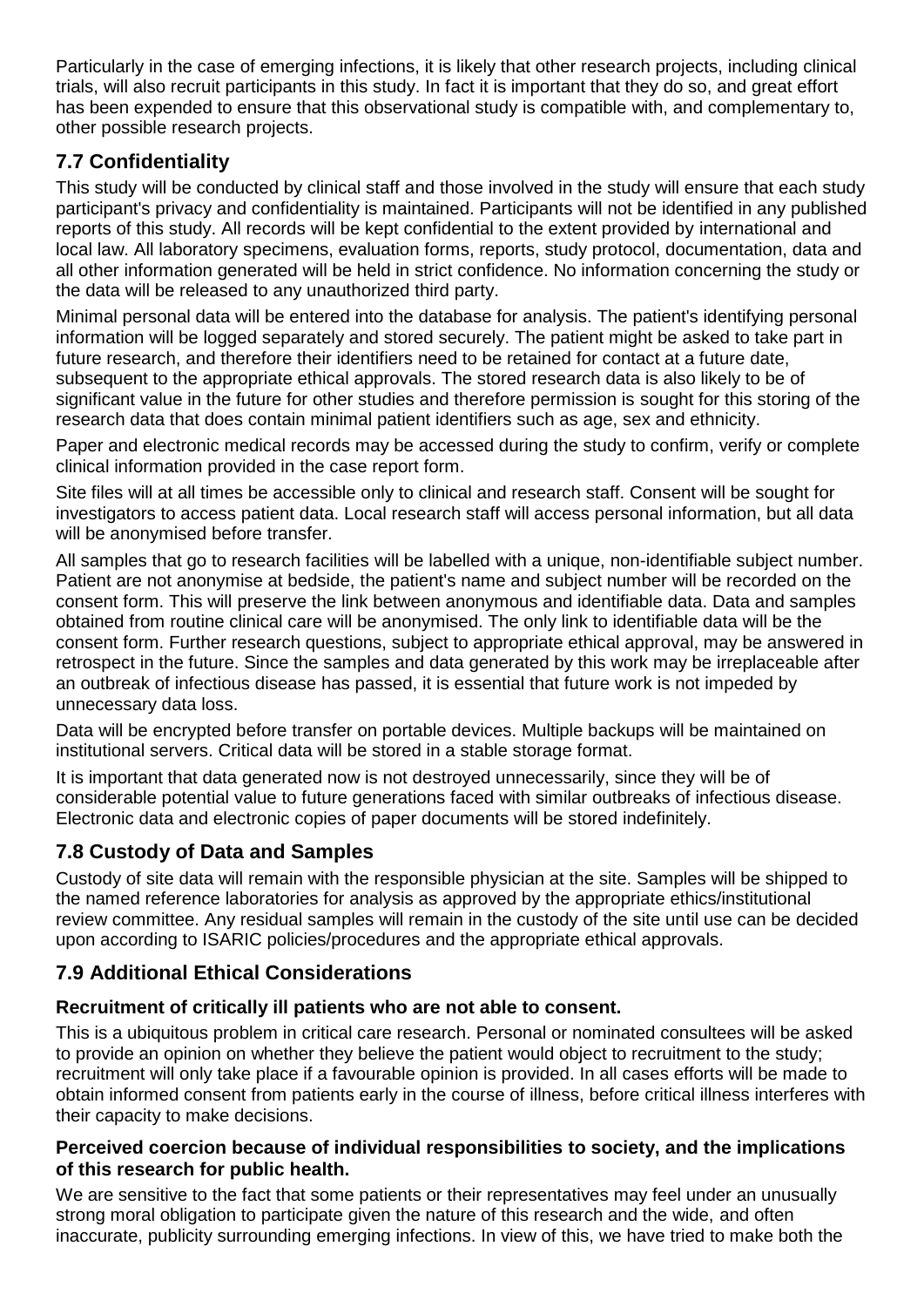potential benefits and limitations of this simple observational study clear in the information sheet. In the informed consent form we also stress that participation is entirely voluntary and there is no penalty of any kind for declining to join the study.

### **Balance between public health and research.**

Patients with emerging infections are commonly the subject of public health investigations. The work proposed here is research and will be clearly presented as such. There is no primary gain to the patient from participating. In designing and describing this research we are clear that, in accordance with the guiding principles of Good Clinical Practice, the needs and autonomy of the individual are paramount and the potential benefits to wider society do not take precedence.

#### **Risks to clinical and research staff.**

Staff who enrol, examine and take samples from study patients are at risk of infection. Care of study participants will require increased sampling and contact frequency added to normally heavy clinical work-loads. All staff will be trained in recognised infection control measures and will have ready access to appropriate personal protective equipment. In collaboration with public health authorities, there will be on-going communication with hospital staff to ensure that appropriate training is given, to support the work and to ensure that there is no excess burden on the health system. Where appropriate, dedicated research staff will be available to support study activities.

### **7.10 Scientific and Peer Review**

The proposed research is the product of years of work within a group of international experts who began to work together following the 2009 influenza pandemic to plan the global research response to future severe and emerging infections: the International Severe Acute Respiratory and Emerging Infection Consortium (ISARIC). ISARIC working group 3 (genomics, pathogenesis and pharmacology) comprises senior clinical scientists from 5 continents, and aims to promote and harmonise observational research during outbreaks of severe infectious disease.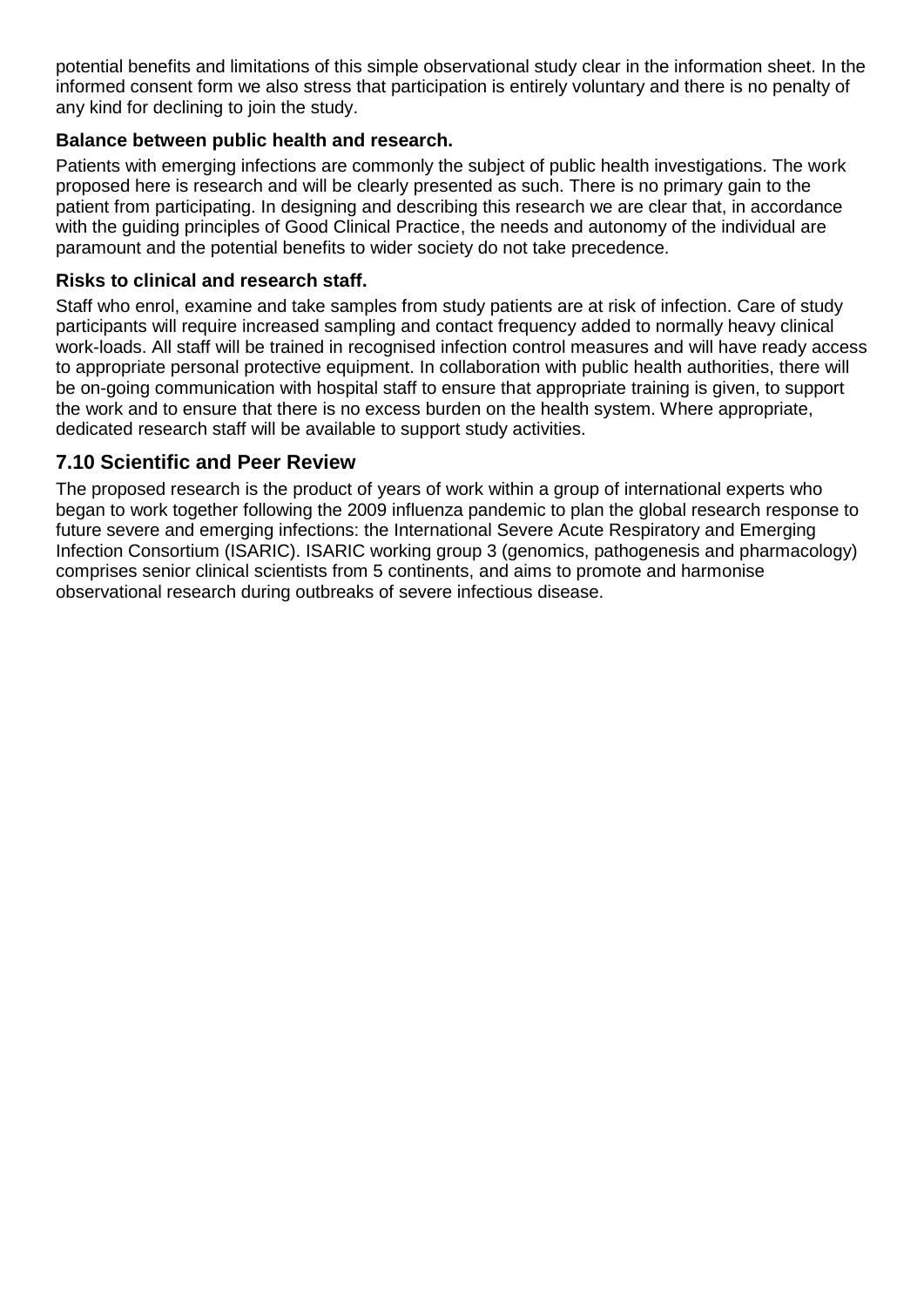

### **ISARIC/WHO Clinical Characterisation Protocol for Severe Emerging Infections Study**

# **INFORMATION SHEET FOR PATIENT**

### **18th August 2014. Version 3.0**

We are undertaking a research study involving people with severe [\*\*\* insert as appropriate 'respiratory infection (H5N1 or H7N9 or Mers-CoV)', or 'viral haemorrhagic fever'\*\*\*], which is why we have approached you.

You are invited to take part in this study.

Before you decide it is important for you to understand why the research is being done and what it would involve for you. Please take time to read this information carefully. One of our team will go through the information with you. Please ask us if there is anything that is not clear or if you would like more information and time to decide. Your decision is completely voluntary. The decision you make will not affect your care or treatment in any way.

#### **What is the study about?**

Infectious diseases affect millions of people around the world every year. Most cases are mild, but some people become very unwell. There is a great deal that we do not understand about existing infections, and new infectious diseases continue to appear. This research study will gain important information about [\*\*\* insert as appropriate 'respiratory infections' or 'viral haemorrhagic fever infections' \*\*\*] so we can try to find better ways to manage and treat them in the future.

#### **What will happen if I take part in this study?**

We will collect information and possibly samples which are in addition to what would normally be collected for your medical care.

A blood sample may be taken now, together with a swab from your throat, a swab from any infected sites/sores, a sputum sample, urine sample and a stool sample or rectal swab. If samples are to be taken, you will be told in advance which samples are required and how often sampling will occur..

We may take the same samples again over the next two weeks, every second day and then every week for as long as you are unwell up to a maximum of 100 days. We will also invite you to return to the hospital or clinic in 3 months and 6 months to have a blood sample taken. Each sample will take less than 15mls (3 teaspoons) of blood.

If any other samples are taken from you for regular care, and if there is leftover sample after the tests requested by your doctors are done, we will store the leftover to be tested.

#### **What will happen to the samples and information?**

If samples are obtained we will use the blood samples to look at how the body fights the infection and how the treatments work in the body. We will also use the blood sample to analyse your DNA. We will examine your DNA together with DNA from many other people to try to find out what makes some people more susceptible to infection. Some of the tests may be done in different countries.

All information about you will be handled in confidence and only the people responsible for your care and for this study will know that you were a part of the study. We will review your medical records and keep limited information about you on a secure file. All information and samples will be labelled only with a number so that they cannot be directly linked to you personally. With your permission, we would also like to store your samples and use them for future ethically approved medical research. The data and samples collected during this study may be looked at by public health agencies.

#### **Are there any benefits to taking part in this study?**

There is no benefit to you personally. The information gained from this study may not be available in time to affect your care. Any results available while you are in hospital will be given to your treating doctor. The information we learn may help in caring for other patients in the future.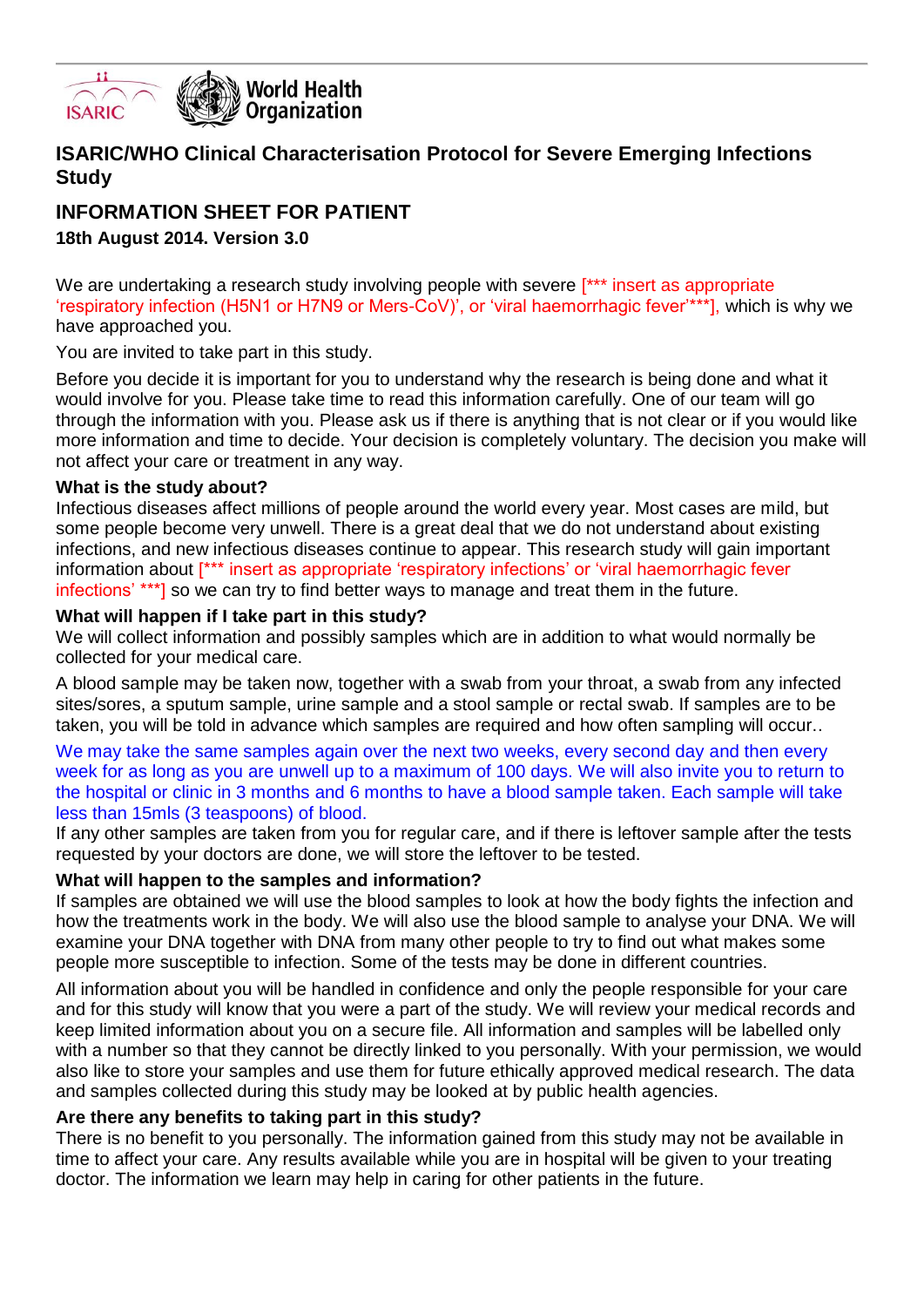#### **What are the risks of being in the study?**

Being a part of this study means that if research samples are taken, then more samples will be taken than are needed for normal care. Whenever possible these samples will be taken at the same time as regular samples to reduce the extra procedures. There is a risk of pain or irritation when samples are taken.

When DNA testing is done, there is a small chance that the results will show a genetic condition that could affect your future health. Since the tests will be conducted anonymously, no-one on the study team will know that such a result applies to you, and in any case there is usually considerable uncertainty about the implications of any research DNA test result for individual health. For these reasons we would not attempt to identify you or inform you of any results from DNA testing.

#### **Who is responsible and what if something goes wrong?**

#### [\*\*\*insert sponsor and contact details\*\*\*]

#### **Can I request that I be withdrawn from the study at any point?**

Yes, you can withdraw at any time without giving a reason and without affecting your care. Any samples that have not already been analysed can be destroyed anytime you request it.

#### **What if I have any problems or would like further information about the study?** [\*\*\*insert details\*\*\*]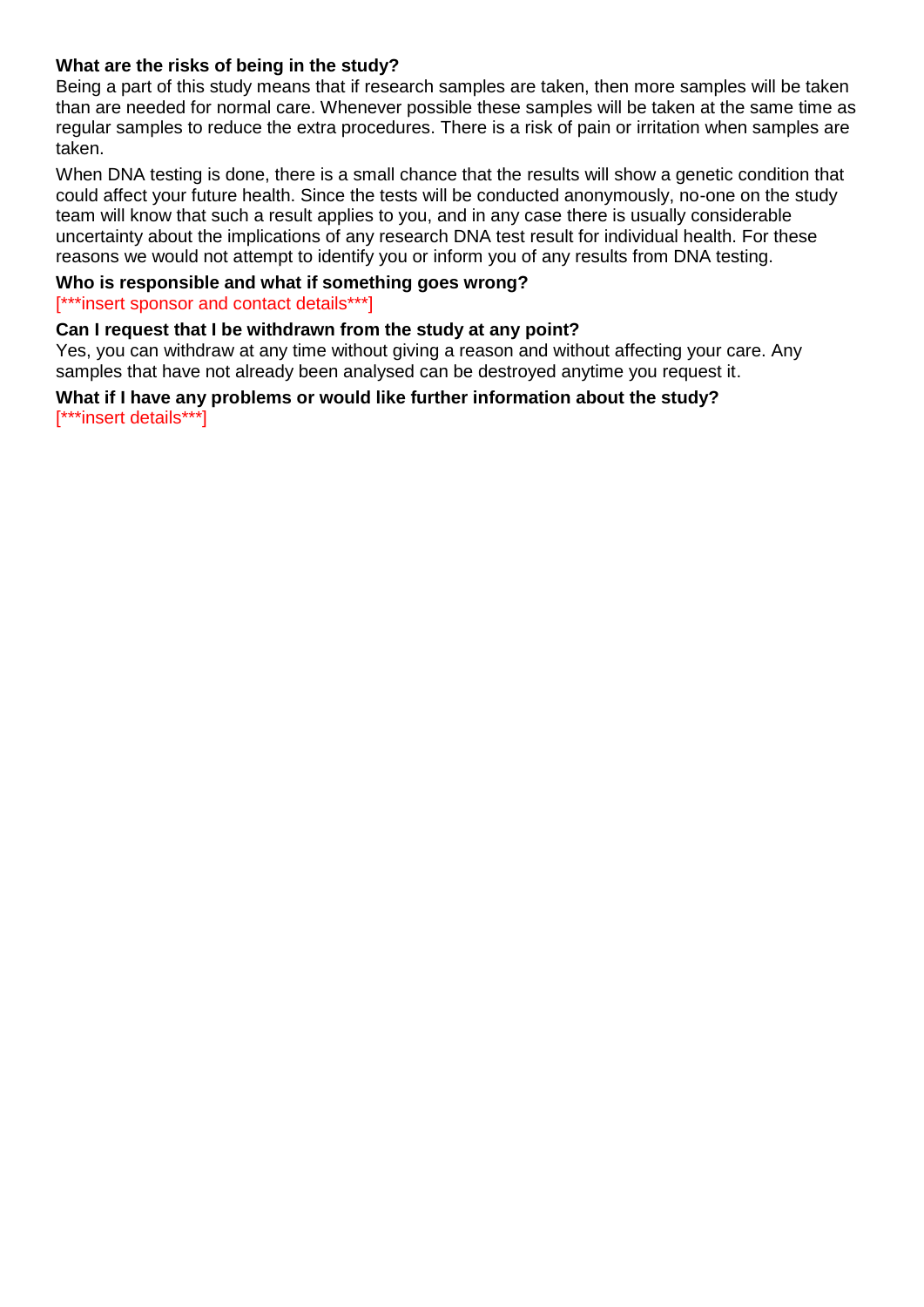# **ISARIC/WHO Clinical Characterisation Protocol for Severe Emerging Infections Study**

# **INFORMED CONSENT FORM FOR PATIENT**

### **18th August 2014. Version 3.0**

- I have read (or it has been read to me) the information sheet for this study. I understand the information and have had the opportunity to ask questions for clarification.
- I understand that my participation is voluntary and that I am free to withdraw from the study at any time, without giving any reason and without my medical care or rights being affected.
- I understand that data will be collected from my medical records by study staff during the study and that this information may be looked at by authorized individuals from public health agencies. I agree that these individuals may have access to my research records.
- I understand that my information can be collected, analysed, reported and shared with others within and outside the country as part of this study. I understand that my name will not be used and I will not be identified
- I agree that my samples may be sent elsewhere in the world to be analysed.
- I agree that DNA from my blood sample will be analysed to determine whether any genetic factors have made me susceptible to severe infection. OR IF YOU DO NOT AGREE, CHECK HERE ❑
- I agree that my blood sample, including my DNA, may be used in additional research in the future, if necessary in different parts of the world, as long as appropriate ethical approval is in place. OR IF YOU DO NOT AGREE, CHECK HERE ❑
- I agree to be contacted directly by the investigators with an invitation to participate in future research studies. OR IF YOU DO NOT AGREE, CHECK HERE ❑

| Patient name: | Signature/fingerprint: |
|---------------|------------------------|
| Date:         |                        |

| Person taking consent: |       |
|------------------------|-------|
| Signature:             | Date: |

#### **Witnessed Consent**

*If the consenting party cannot read the form:* I have no interest or involvement in this research study and I attest that the information concerning this research was accurately read and explained to the patient in language they can understand, and that informed consent was freely given by the patient.

| Witness name: | Signature/fingerprint: |
|---------------|------------------------|
| Date:         |                        |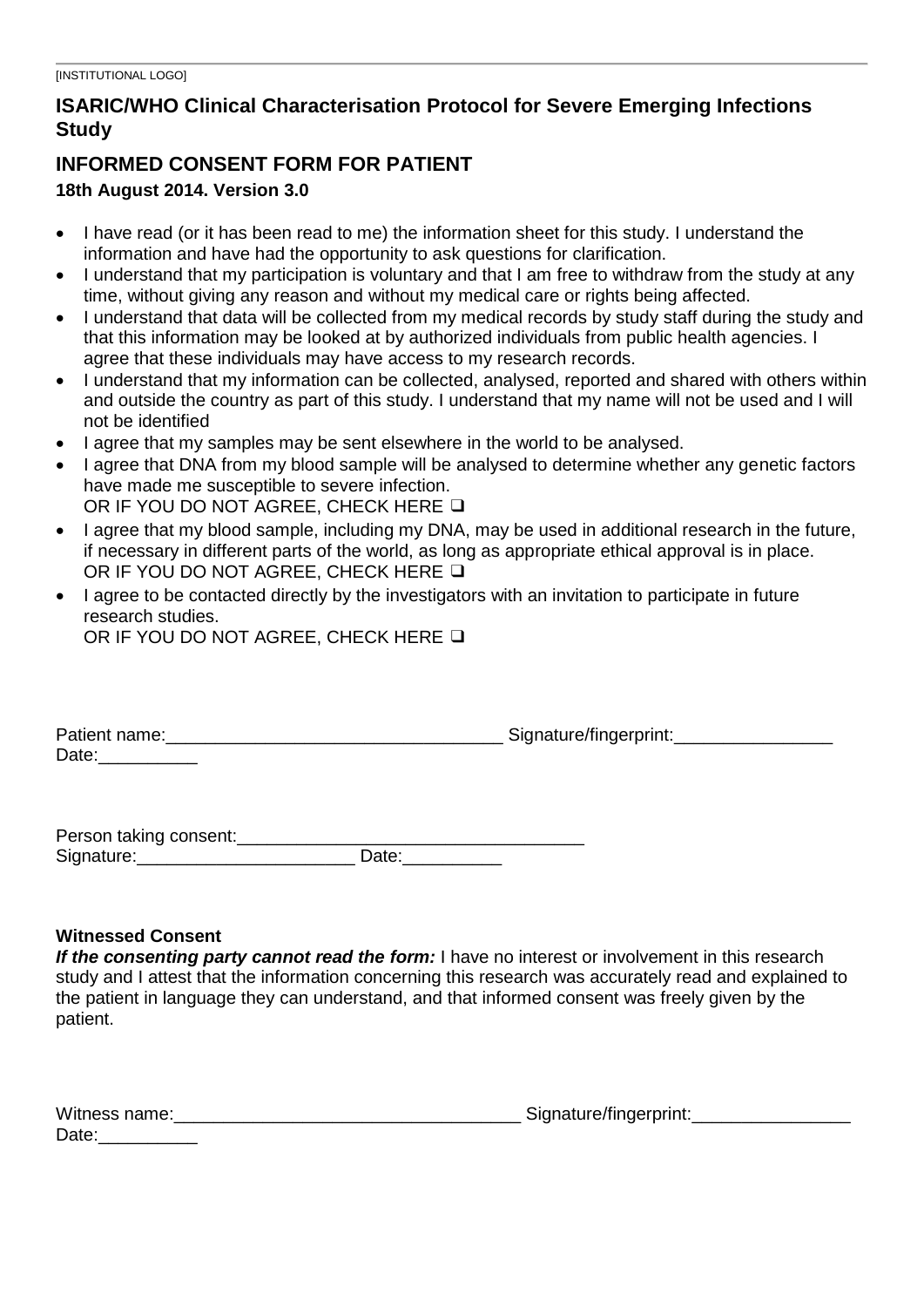

### **ISARIC/WHO Clinical Characterisation Protocol for Severe Emerging Infections Study**

# **INFORMATION SHEET FOR CONSULTEE**

### **18th August 2014. Version 3.0**

We are undertaking a research study involving people with severe [\*\*\* insert as appropriate 'respiratory infection (H5N1 or H7N9 or Mers-CoV)', or 'viral haemorrhagic fever'\*\*\*]. We are asking you about the participation of an individual who is not able to consent for themselves, because he/she lacks the legal capacity to do so. To help decide if he/she should join the study, we would like to ask your opinion whether or not he/she would want to be involved.

Before you decide it is important for you to understand why the research is being done and what it would involve for the participant. Please take time to read this information carefully. One of our team will go through the information with you. Please ask us if there is anything that is not clear or if you would like more information and time to decide. Your decision is completely voluntary. The decision you make will not affect the participant's care or treatment in any way.

#### **What is the study about?**

Infectious diseases affect millions of people around the world every year. Most cases are mild, but some people become very unwell. There is a great deal that we do not understand about existing infections, and new infectious diseases continue to appear. This research study will gain important information about [\*\*\* insert as appropriate 'respiratory infections' or 'viral haemorrhagic fever infections' \*\*\*] so we can try to find better ways to manage and treat them in the future.

#### **What will happen if I take part in this study?**

We will collect information and possibly samples which are in addition to what would normally be collected for the participant's medical care.

A blood sample may be taken now, together with a swab from the participant's throat, a swab from any infected sites/sores, a sputum sample, urine sample and a stool sample or rectal swab. If samples are to be taken, you will be told in advance which samples are required and how often sampling will occur..

We will take the same samples again over the next two weeks, every second day and then every week for as long as the participant is unwell up to a maximum of 100 days. We will also invite the participant to return to the hospital or clinic in 3 months and 6 months to have a blood sample taken. Each sample will take less than 15mls (3 teaspoons) of blood.

If any other samples are taken from the participant for regular care, and if there is leftover sample after the tests requested by the participant's doctors are done, we will store the leftover to be tested.

#### **What will happen to the samples and information?**

If samples are obtained we will use the blood samples to look at how the body fights the infection and how the treatments work in the body. We will also use the blood sample to analyse the participant's DNA. We will examine the participant's DNA together with DNA from many other people to try to find out what makes some people more susceptible to infection. Some of the tests may be done in different countries.

All information about the participant will be handled in confidence and only the people responsible for the participant's care and for this study will know that the participant were a part of the study. We will review the participant's medical records and keep limited information about the participant on a secure file. All information and samples will be labelled only with a number so that they cannot be directly linked to the participant personally. With your permission, we would also like to store the participant's samples and use them for future ethically approved medical research. The data and samples collected during this study may be looked at by public health agencies.

#### **Are there any benefits to taking part in this study?**

There is no benefit to you or the participant personally. The information gained from this study may not be available in time to affect the participant's care. Any results available while the pariticipant is in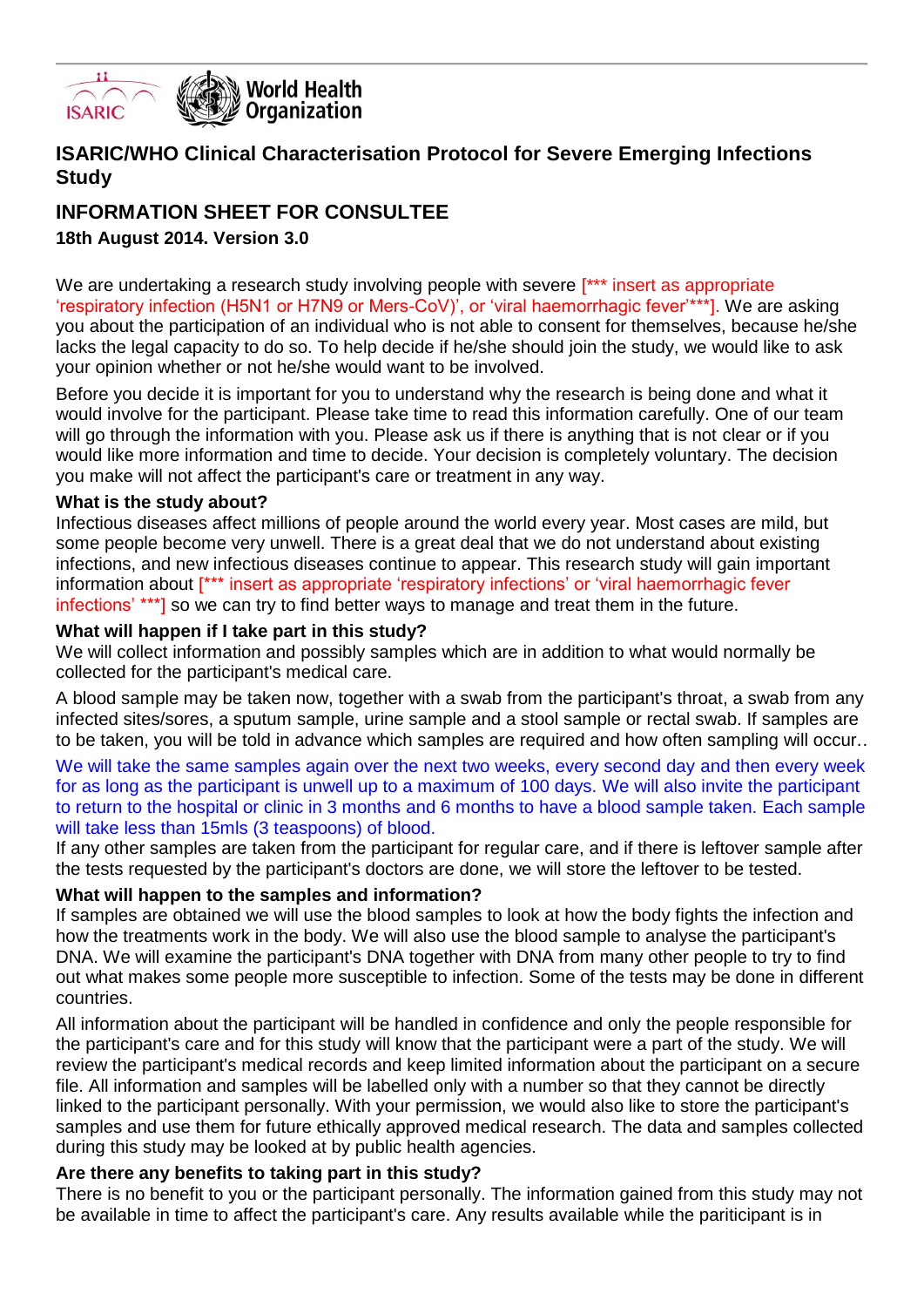hospital will be given to your treating doctor. The information we learn may help in caring for other patients in the future.

#### **What are the risks of being in the study?**

Being a part of this study means that if research samples are taken, then samples will be taken than are needed for normal care. Whenever possible these samples will be taken at the same time as regular samples to reduce the extra procedures. There is a risk of pain or irritation when samples are taken.

When DNA testing is done, there is a small chance that the results will show a genetic condition that could affect the participant's future health. Since the tests will be conducted anonymously, no-one on the study team will know that such a result applies to the participant, and in any case there is usually considerable uncertainty about the implications of any research DNA test result for individual health. For these reasons we would not attempt to identify the participant or inform the participant of any results from DNA testing.

# **Who is responsible and what if something goes wrong?**

[\*\*\*insert sponsor and contact details\*\*\*]

#### **Can I request that I be withdrawn from the study at any point?**

Yes, you or the participant can withdraw at any time without giving a reason and without affecting the participant's care. Any samples that have not already been analysed can be destroyed anytime you or the participant request it.

# **What if I have any problems or would like further information about the study?**

[\*\*\*insert details\*\*\*]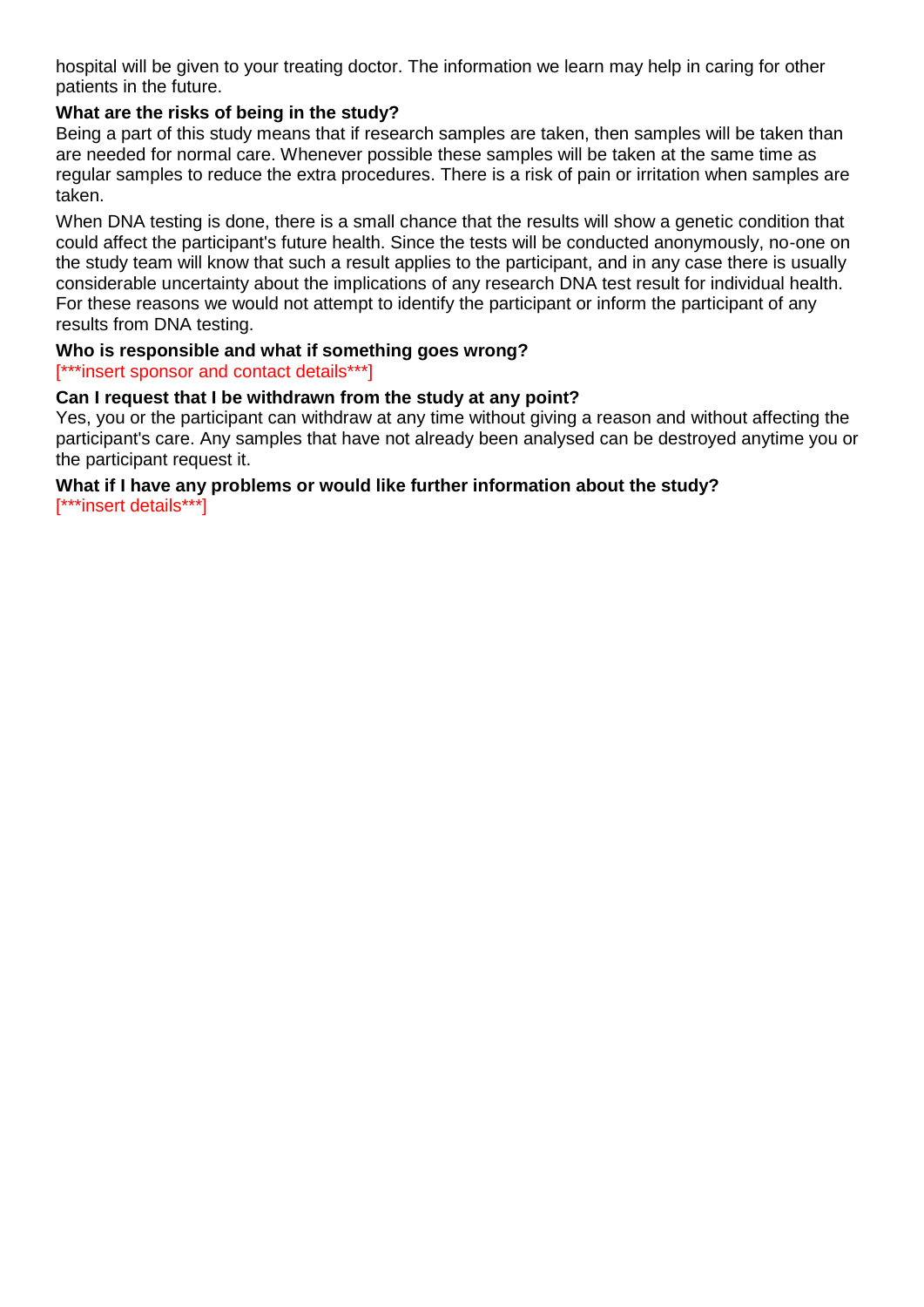# **ISARIC/WHO Clinical Characterisation Protocol for Severe Emerging Infections Study**

# **DECLARATION OF UNDERSTANDING FOR CONSULTEE**

### **18th August 2014. Version 3.0**

- I have been consulted about [ ]  $\qquad \qquad$  i's participation in this research project. I have read (or it has been read to me) the information sheet for this study. I understand the information and have had the opportunity to ask questions for clarification.
- I understand that the participant's participation is voluntary and that the participant is free to withdraw from the study at any time, without giving any reason and without my medical care or rights being affected.
- I understand that data will be collected from the participant's medical records by study staff during the study and that this information may be looked at by authorized individuals from public health agencies. I agree that these individuals may have access to the participant's research records.
- I understand that the participants' information and samples can be collected, analysed, reported and shared with others outside the country elsewhere in the world. I understand that participant's name will not be used and they will not be identified.
- I understand participant's samples may be sent elsewhere in the world to be analysed.
- I understand that DNA from the participant's blood sample will be analysed to determine whether any genetic factors have made him/her susceptible to severe infection. OR IF YOU DO NOT AGREE, CHECK HERE ❑
- I understand that participant's blood sample, including my DNA, may be used in additional research in the future, if necessary in different parts of the world, as long as appropriate ethical approval is in place.

OR IF YOU DO NOT AGREE, CHECK HERE ❑

 I understand for the participant to be contacted directly by the investigators with an invitation to participate in future research studies.

OR IF YOU DO NOT AGREE, CHECK HERE ❑

| Patient name: | Signature/fingerprint: |
|---------------|------------------------|
| Date:         |                        |

Person taking consent: \_\_\_\_\_\_\_\_\_\_\_\_\_\_\_\_\_\_\_\_\_\_\_\_\_\_\_\_\_\_\_\_\_\_\_ Signature:\_\_\_\_\_\_\_\_\_\_\_\_\_\_\_\_\_\_\_\_ Date:\_\_\_\_\_\_\_\_\_\_

### **Witnessed Consent**

*If the consenting party cannot read the form:* I have no interest or involvement in this research study and I attest that the information concerning this research was accurately read and explained to the patient in language they can understand, and that informed consent was freely given by the patient.

| Witness name: | Signature/fingerprint: |
|---------------|------------------------|
| Date:         |                        |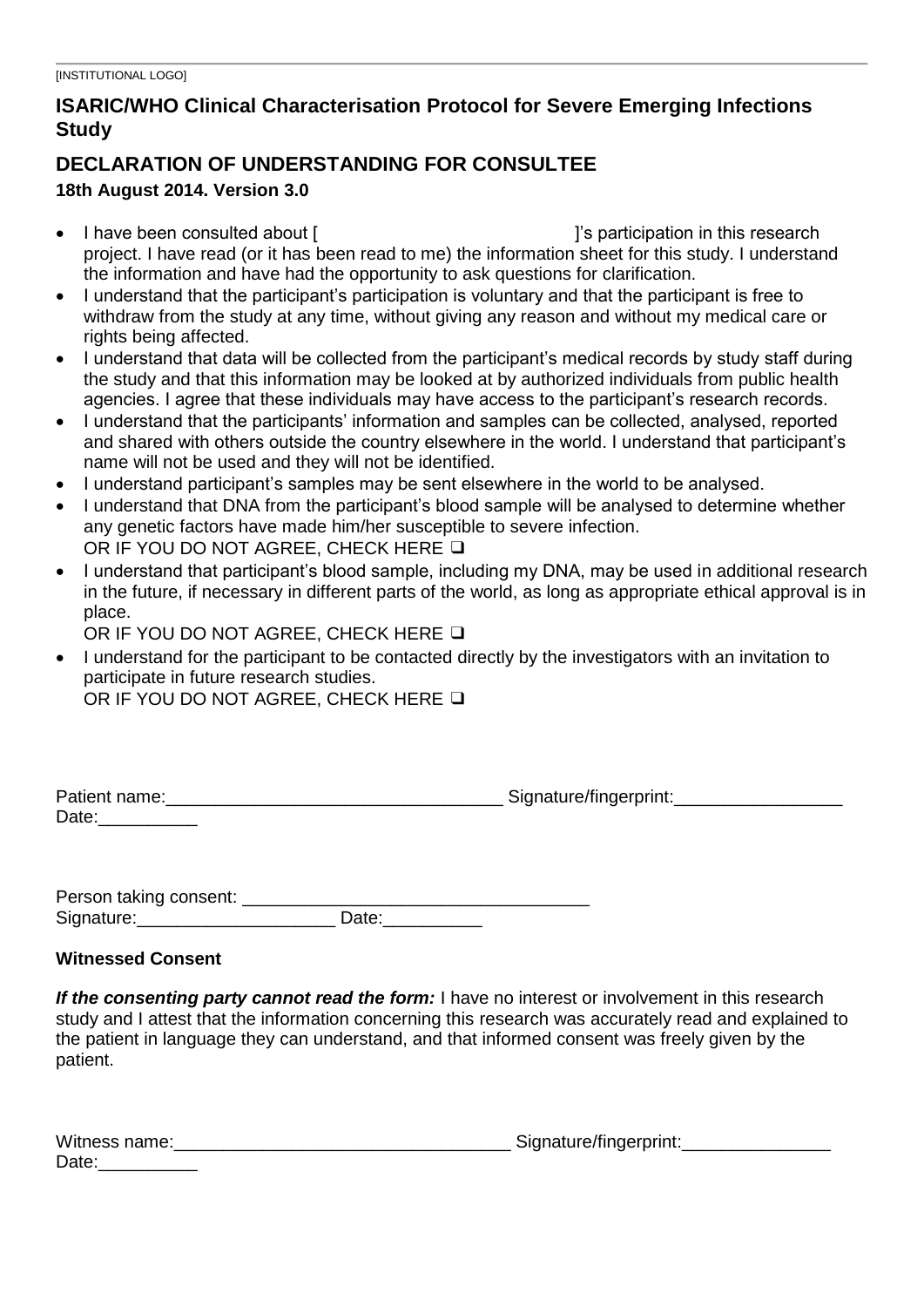

### **ISARIC/WHO Clinical Characterisation Protocol for Severe Emerging Infections Study**

# **INFORMATION SHEET FOR PARENT / GUARDIAN**

**18th August 2014. Version 3.0**

We are undertaking a research study involving people with severe [\*\*\* insert as appropriate 'respiratory infection (H5N1 or H7N9 or Mers-CoV)', or 'viral haemorrhagic fever'\*\*\*]. We are asking you about the participation of a child who is below the legal age at which he/she can consent to participate in research, because you are the parent or legal guardian of that child (hereafter referred to as your child). Where possible, we will also give your child the opportunity to express his/her views and assent to participate.

Before you decide it is important for you to understand why the research is being done and what it would involve for your child. Please take time to read this information carefully. One of our team will go through the information with you. Please ask us if there is anything that is not clear or if you would like more information and time to decide. Your decision is completely voluntary. The decision you make will not affect your child's care or treatment in any way.

#### **What is the study about?**

Infectious diseases affect millions of people around the world every year. Most cases are mild, but some people become very unwell. There is a great deal that we do not understand about existing infections, and new infectious diseases continue to appear. This research study will gain important information about [\*\*\* insert as appropriate 'respiratory infections' or 'viral haemorrhagic fever infections' \*\*\*] so we can try to find better ways to manage and treat them in the future.

#### **What will happen if I take part in this study?**

We will collect information and possibly samples which are in addition to what would normally be collected for your child's medical care.

A blood sample may be taken now, together with a swab from your child's throat, a swab from any infected sites/sores, a sputum sample, urine sample and a stool sample or rectal swab. If samples are to be taken, you will be told in advance which samples are required and how often sampling will occur..

We will take the same samples again over the next two weeks, every second day and then every week for as long as your child is unwell up to a maximum of 100 days. We will also invite your child to return to the hospital or clinic in 3 months and 6 months to have a blood sample taken. Each sample will take less than 15mls (3 teaspoons) of blood.

If any other samples are taken from your child for regular care, and if there is leftover sample after the tests requested by your child's doctors are done, we will store the leftover to be tested.

#### **What will happen to the samples and information?**

If the samples are taken we will use the blood samples to look at how the body fights the infection and how the treatments work in the body. We will also use the blood sample to analyse your child's DNA. We will examine your child's DNA together with DNA from many other people to try to find out what makes some people more susceptible to infection. Some of the tests may be done in different countries.

All information about your child will be handled in confidence and only the people responsible for your child's care and for this study will know that your child were a part of the study. We will review your child's medical records and keep limited information about your child on a secure file. All information and samples will be labelled only with a number so that they cannot be directly linked to your child personally. With your permission, we would also like to store your child's samples and use them for future ethically approved medical research. The data and samples collected during this study may be looked at by public health agencies.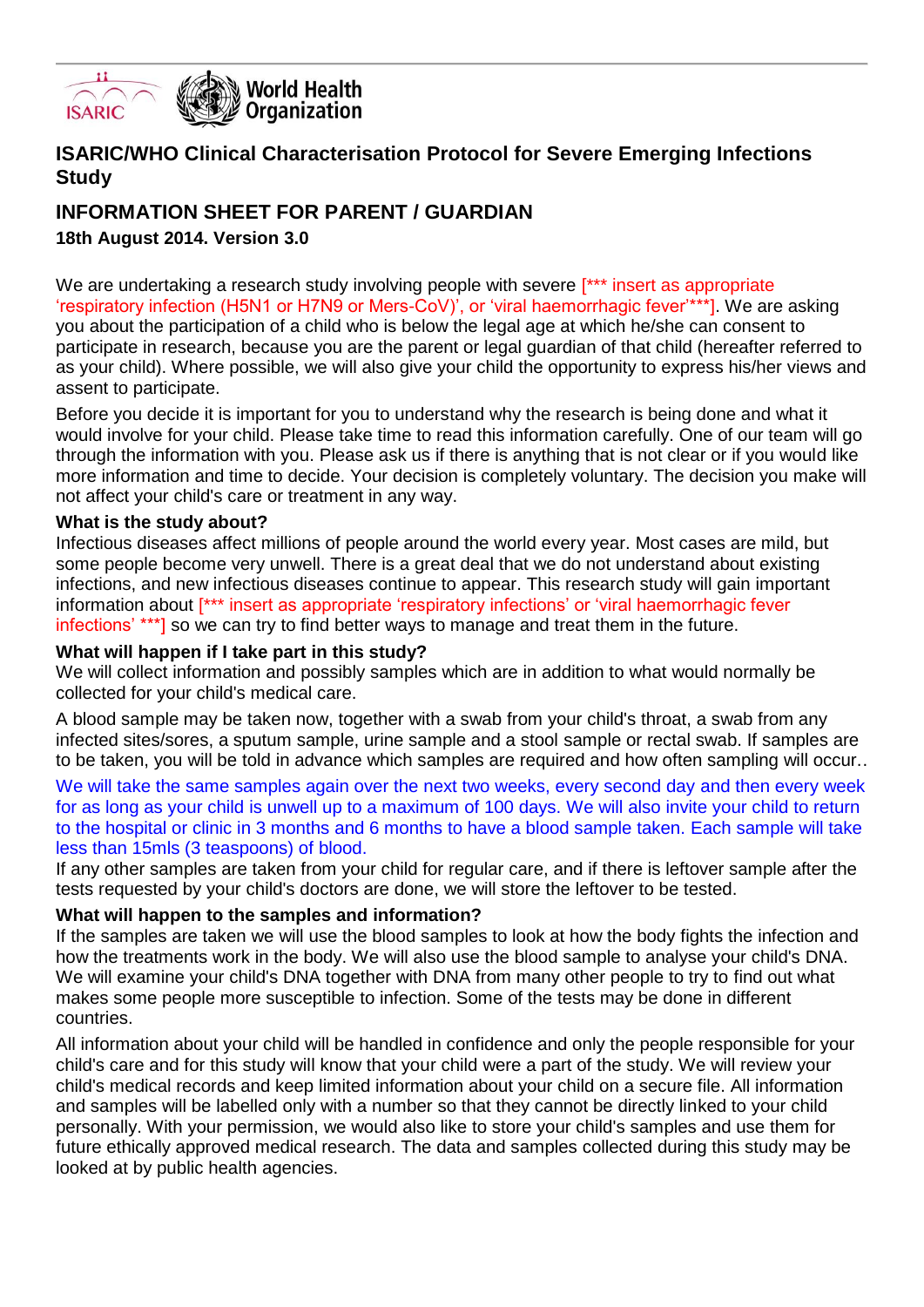#### **Are there any benefits to taking part in this study?**

There is no benefit to you personally. The information gained from this study may not be available in time to affect your child's care. Any results available while your child is in hospital will be given to your treating doctor. The information we learn may help in caring for other patients in the future.

#### **What are the risks of being in the study?**

Being a part of this study means that if research samples are taken, then more samples will be taken than are needed for normal care. Whenever possible these samples will be taken at the same time as regular samples to reduce the extra procedures. There is a risk of pain or irritation when samples are taken.

When DNA testing is done, there is a small chance that the results will show a genetic condition that could affect your child's future health. Since the tests will be conducted anonymously, no-one on the study team will know that such a result applies to your child, and in any case there is usually considerable uncertainty about the implications of any research DNA test result for individual health. For these reasons we would not attempt to identify your child or inform your child of any results from DNA testing.

#### **Who is responsible and what if something goes wrong?**

[\*\*\*insert sponsor and contact details\*\*\*]

#### **Can I request that I be withdrawn from the study at any point?**

Yes, you can withdraw at any time without giving a reason and without affecting your child's care. Any samples that have not already been analysed can be destroyed anytime you request it.

#### **What if I have any problems or would like further information about the study?**

[\*\*\*insert details\*\*\*]